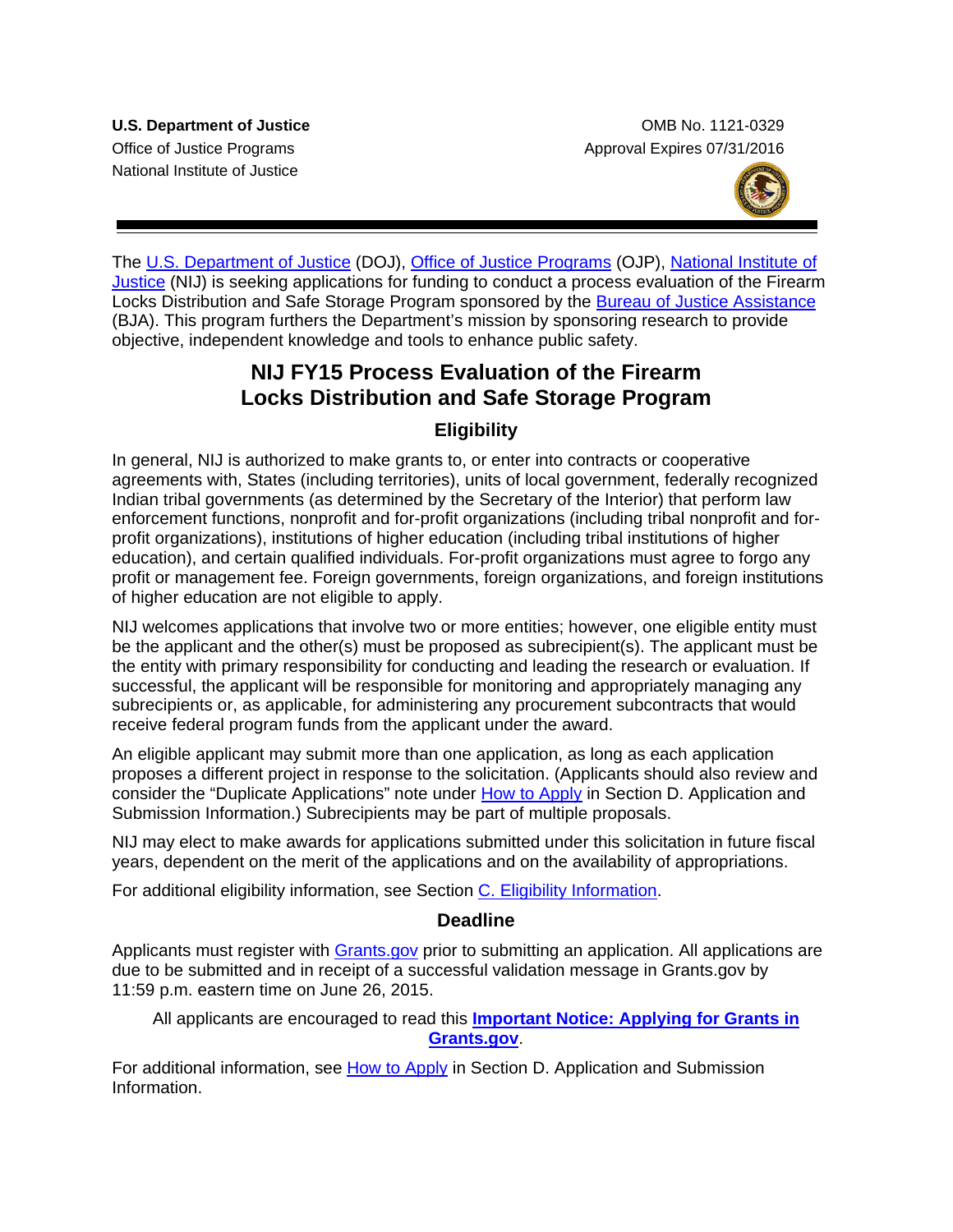## **Contact Information**

For technical assistance with submitting an application, contact the Grants.gov Customer Support Hotline at 800-518-4726 or 606-545-5035, or via e-mail to [support@grants.gov.](mailto:support@grants.gov) The [Grants.gov](http://www.grants.gov/applicants/apply_for_grants.jsp) Support Hotline hours of operation are 24 hours a day, 7 days a week, except federal holidays.

Applicants that experience unforeseen Grants.gov technical issues beyond their control that prevent them from submitting their application by the deadline must e-mail the NIJ contact identified below **within 24 hours after the application deadline** and request approval to submit their application. Additional information on reporting technical issues is found under "Experiencing Unforeseen Grants.gov Technical Issues" in the [How to Apply](#page-18-0) section.

For assistance with any other requirements of this solicitation, contact Phelan Wyrick, Director of NIJ's Crime and Crime Prevention Research Division, by e-mail at [phelan.wyrick@usdoj.gov](mailto:phelan.wyrick@usdoj.gov)*.* General information on applying for NIJ awards can be found at [www.nij.gov/funding/Pages/welcome.aspx.](http://www.nij.gov/funding/Pages/welcome.aspx) Answers to frequently asked questions that may assist applicants are posted at [www.nij.gov/funding/Pages/faqs.aspx.](http://www.nij.gov/funding/Pages/faqs.aspx)

Grants.gov number assigned to this announcement: NIJ-2015-4222

Release date: April 27, 2015

SL001163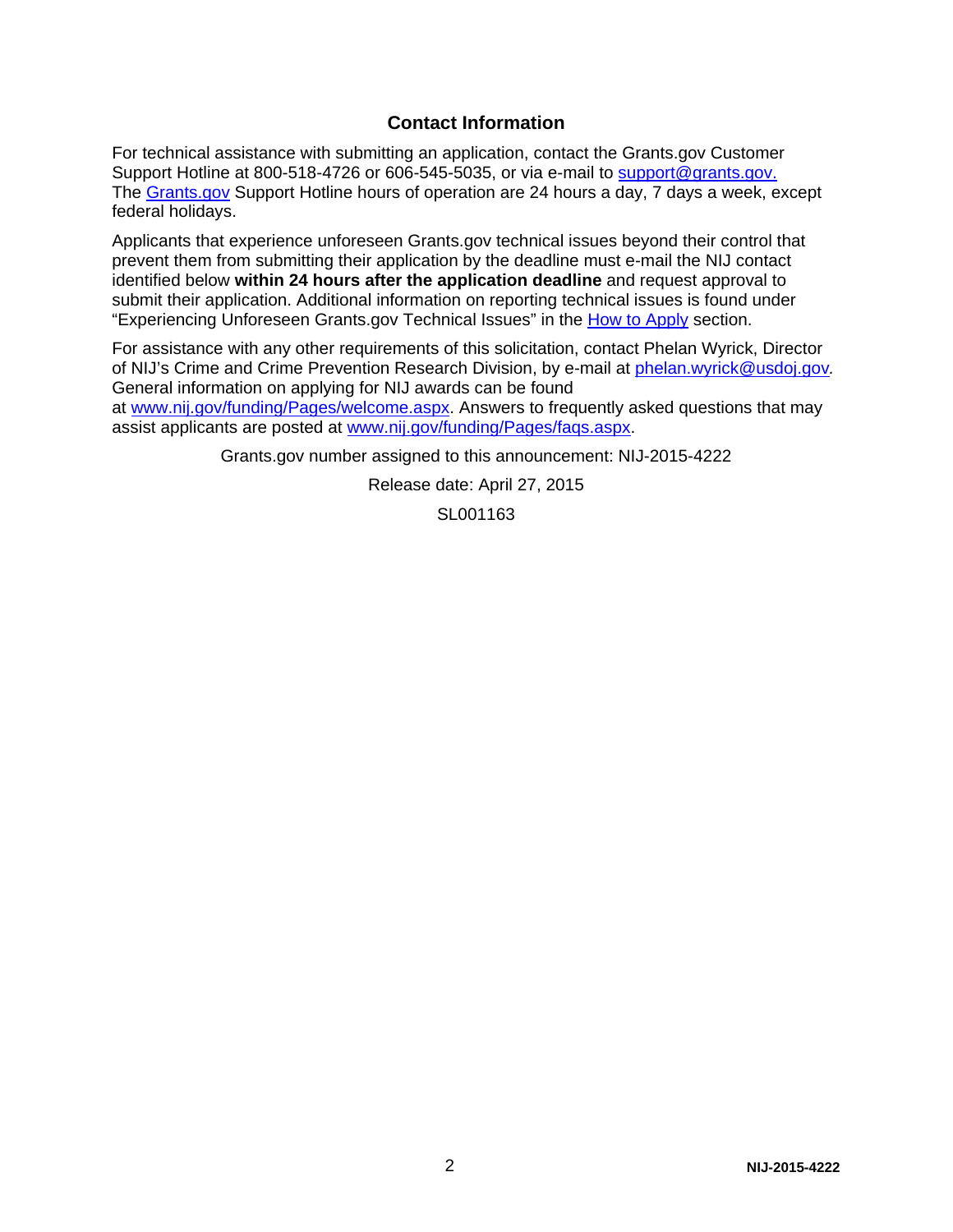## **Contents**

| Limitation on Use of Award Funds for Employee Compensation; Waiver 8            |  |
|---------------------------------------------------------------------------------|--|
| Prior Approval, Planning, and Reporting of Conference/Meeting/Training Costs  8 |  |
|                                                                                 |  |
|                                                                                 |  |
|                                                                                 |  |
|                                                                                 |  |
|                                                                                 |  |
|                                                                                 |  |
|                                                                                 |  |
|                                                                                 |  |
|                                                                                 |  |
|                                                                                 |  |
|                                                                                 |  |
|                                                                                 |  |
|                                                                                 |  |
| General Information About Post-Federal Award Reporting Requirements 26          |  |
|                                                                                 |  |
|                                                                                 |  |
|                                                                                 |  |
|                                                                                 |  |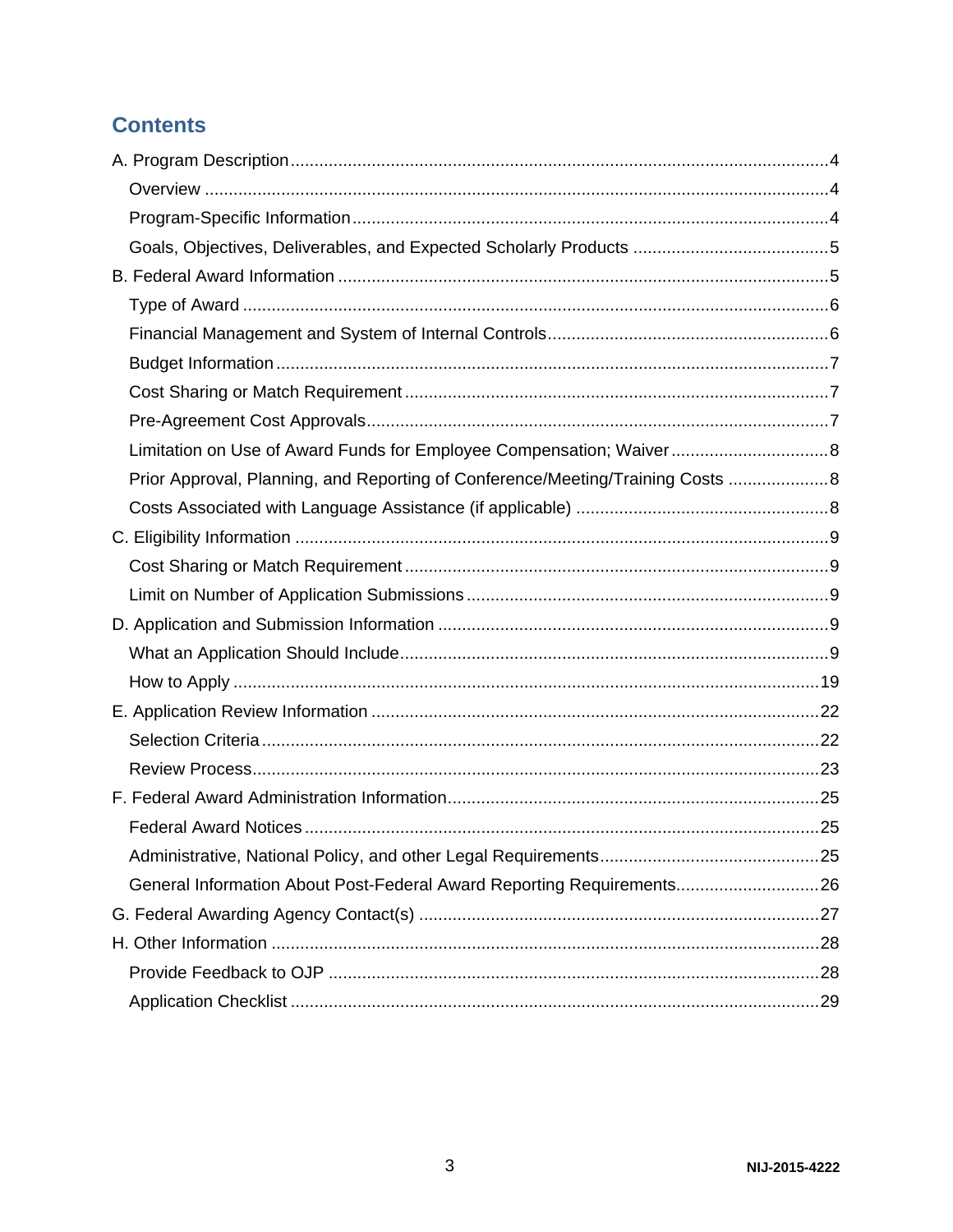# **NIJ FY15 Process Evaluation of the Firearm Locks Distribution and Safe Storage Program**

## **(CFDA No. 16.560)**

## <span id="page-3-0"></span>**A. Program Description**

### <span id="page-3-1"></span>**Overview**

NIJ is seeking applications for funding to conduct a process evaluation of the Firearm Locks Distribution and Safe Storage Program sponsored by the Bureau of Justice Assistance (BJA). This program furthers the Department's mission by sponsoring research to provide objective, independent knowledge and tools to enhance public safety.

**Authorizing Legislation:** Title I of the Omnibus Crime Control and Safe Streets Act of 1968 (sections 201 and 202), and the Consolidated and Further Continuing Appropriations Act, 2015 (P.L. 113-235).

### <span id="page-3-2"></span>**Program-Specific Information**

The project funded through this solicitation will be a companion to the activities funded by BJA under the solicitation [Firearm Locks Distribution and Safe Storage Program: FY](https://www.bja.gov/Funding/15FirearmLocksSol.pdf) 2015 [Competitive Grant Announcement.](https://www.bja.gov/Funding/15FirearmLocksSol.pdf) As stated in the BJA solicitation, the purpose of the Firearm Locks Distribution and Safe Storage Program is to select a provider to distribute firearms locks, educate current or potential firearms owners about the dangers of unlocked firearms and the value of locking firearms. The campaign will include distribution of free firearm locking devices and safe storage educational materials on the use of these devices. Additionally, the effort will include an education campaign to raise awareness of the firearm lock distribution program and the safety issues associated with unlocked firearms. The purpose of this NIJ solicitation is to fund a process evaluation of the BJA-funded program. Applicants for the process evaluation are advised to carefully review this solicitation as well as the BJA solicitation.

NIJ is seeking applications to carry out a systematic evaluation of the implementation of the Firearm Locks Distribution and Safe Storage Program. NIJ does not expect this evaluation to address intended program outcomes–for example, research proposed under this solicitation should not address questions about the number of incidents of firearms violence that occur or unauthorized uses of personally owned firearms. Rather, research questions that might be addressed through this process evaluation may include, but are not limited to, the following:

- Was the program developed with a set of realistic, clearly defined and interrelated activities using an appropriate conceptual framework or logic model?
- Did actual implementation occur in a manner consistent with the design?
- What considerations informed the selection of program sites and potential firearm lock recipients?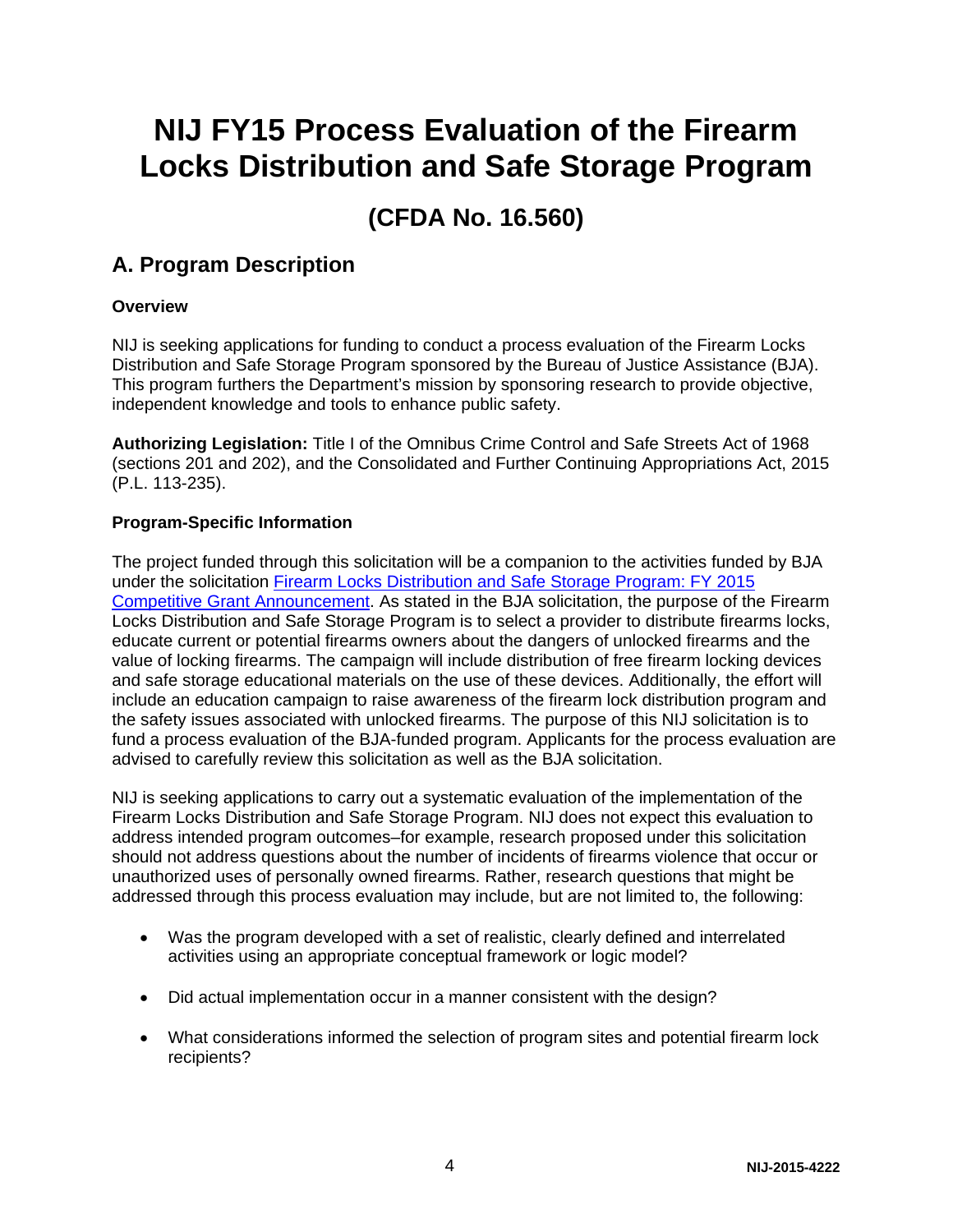- Were services and goods delivered to the intended recipients and for the intended purposes?
- What data sources and considerations were used to inform the approach to distributing firearm locks?
- What research was used to develop innovative means for reaching targeted recipients?
- Were obstacles or challenges to implementation encountered? Was it possible to overcome or circumvent them, and how?
- Were there apparent differences in the quality of implementation in different localities; and what factors might explain those differences?

In carrying out this process evaluation, the award recipient is expected to use multiple methods and draw on multiple data sources to systematically assess implementation. This may include collecting information from the BJA-funded entity that administers the program and the various partners that may also be involved (e.g., Federal Firearms Licensees, shooting ranges, firearms instructors, law enforcement, physicians, community groups, etc.). However, NIJ is not authorizing data collection from individual firearms owners, regardless of whether or not they receive services or goods through this program.

The BJA-funded Firearm Locks Distribution and Safe Storage Program has a project period of 24 months. This NIJ-funded process evaluation of the Firearm Locks Distribution and Safe Storage Program will have a 30-month project period to allow for data collection throughout the program delivery period and an additional six months for final analysis, report writing, and submission to NIJ.

### <span id="page-4-0"></span>**Goals, Objectives, Deliverables, and Expected Scholarly Products**

The goals of the Process Evaluation of Firearms Locks and Safe Storage Program are to systematically assess the implementation of this program and produce a final report with findings and recommendations for improved program implementation.

In addition to required data sets, a draft and final report of research results, interim and final progress and financial reports,<sup>[1](#page-4-2)</sup> NIJ expects scholarly products to result from the award made under this solicitation, taking the form of one or more published, peer-reviewed, scientific journal articles, and/or (if appropriate) law review journal articles, book chapter(s) or book(s) in the academic press, or similar scientific products.

## <span id="page-4-1"></span>**B. Federal Award Information**

 $\overline{\phantom{a}}$ 

NIJ anticipates that a single award will be made under this solicitation for an amount of up to \$200,000 and a project period of 30 months beginning on October 1, 2015.

NIJ may, in certain cases, provide supplemental funding in future years to awards under its research, development, and evaluation solicitations. Important considerations in decisions regarding supplemental funding include, among other factors, the availability of funding,

<span id="page-4-2"></span><sup>&</sup>lt;sup>1</sup> See "Federal Award Administration Information" ("General Information About Post-Federal Award Reporting Requirements") section of this solicitation, below, for additional information.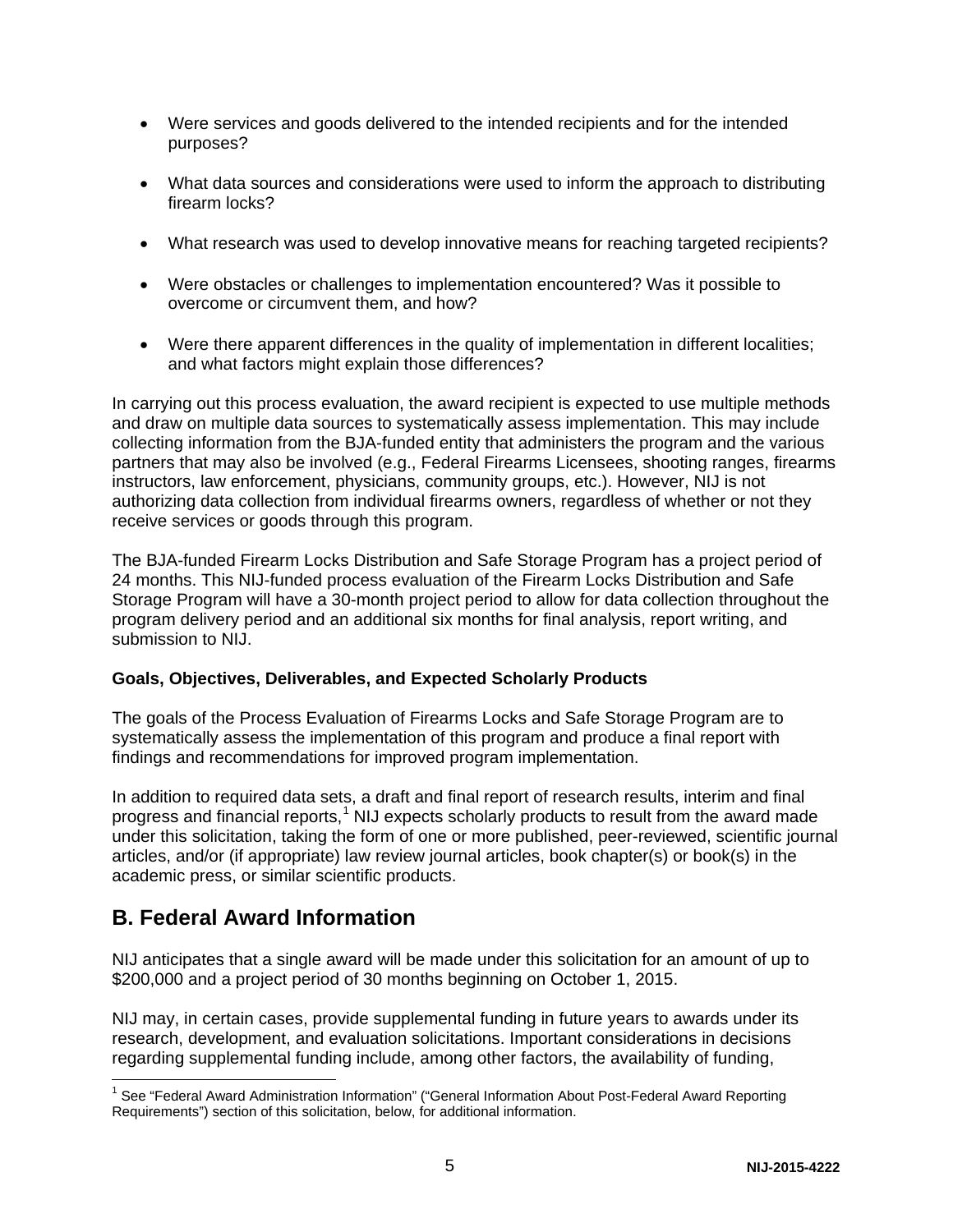strategic priorities, NIJ's assessment of the quality of the management of the award (for example, timeliness and quality of progress reports), and NIJ's assessment of the progress of the work funded under the award.

All awards are subject to the availability of appropriated funds and to any modifications or additional requirements that may be imposed by law.

## <span id="page-5-0"></span>**Type of Award[2](#page-5-2)**

 $\overline{a}$ 

NIJ expects that it will make any award from this solicitation in the form of a cooperative agreement, which is a particular type of grant used if NIJ expects to have ongoing substantial involvement in award activities. Substantial involvement includes direct oversight and involvement with the grantee organization in implementation of the grant, but does not involve day-to-day project management. See [Administrative, National Policy, and other Legal](#page-24-2)  [Requirements,](#page-24-2) under Section [F. Federal Award Administration Information,](#page-24-0) for details regarding the federal involvement anticipated under an award from this solicitation.

As discussed [later in the solicitation,](#page-7-1) important rules (including limitations) apply to any conference/meeting/training costs under cooperative agreements.

**Please note:** Any recipient of an award under this solicitation will be required to comply with Department of Justice regulations on confidentiality and human subjects' protection. See "Evidence, Research, and Evaluation Guidance and Requirements" under "Solicitation Requirements" in the [OJP Funding Resource Center.](http://ojp.gov/funding/index.htm)

### <span id="page-5-1"></span>**Financial Management and System of Internal Controls**

If selected for funding, the award recipient must:

- a) Establish and maintain effective internal control over the federal award that provides reasonable assurance that the non-federal entity is managing the federal award in compliance with federal statutes, regulations, and the terms and conditions of the federal award. These internal controls should be in compliance with guidance in "Standards for Internal Control in the Federal Government" issued by the Comptroller General of the United States and the "Internal Control Integrated Framework", issued by the Committee of Sponsoring Organizations of the Treadway Commission (COSO).
- b) Comply with federal statutes, regulations, and the terms and conditions of the federal awards.
- c) Evaluate and monitor the non-federal entity's compliance with statute, regulations and the terms and conditions of federal awards.
- d) Take prompt action when instances of noncompliance are identified including noncompliance identified in audit findings.
- e) Take reasonable measures to safeguard protected personally identifiable information and other information the federal awarding agency or pass-through entity designates as

<span id="page-5-2"></span><sup>2</sup> *See generally* 31 U.S.C. §§ 6301-6305 (defines and describes various forms of federal assistance relationships, including grants and cooperative agreements (a type of grant)).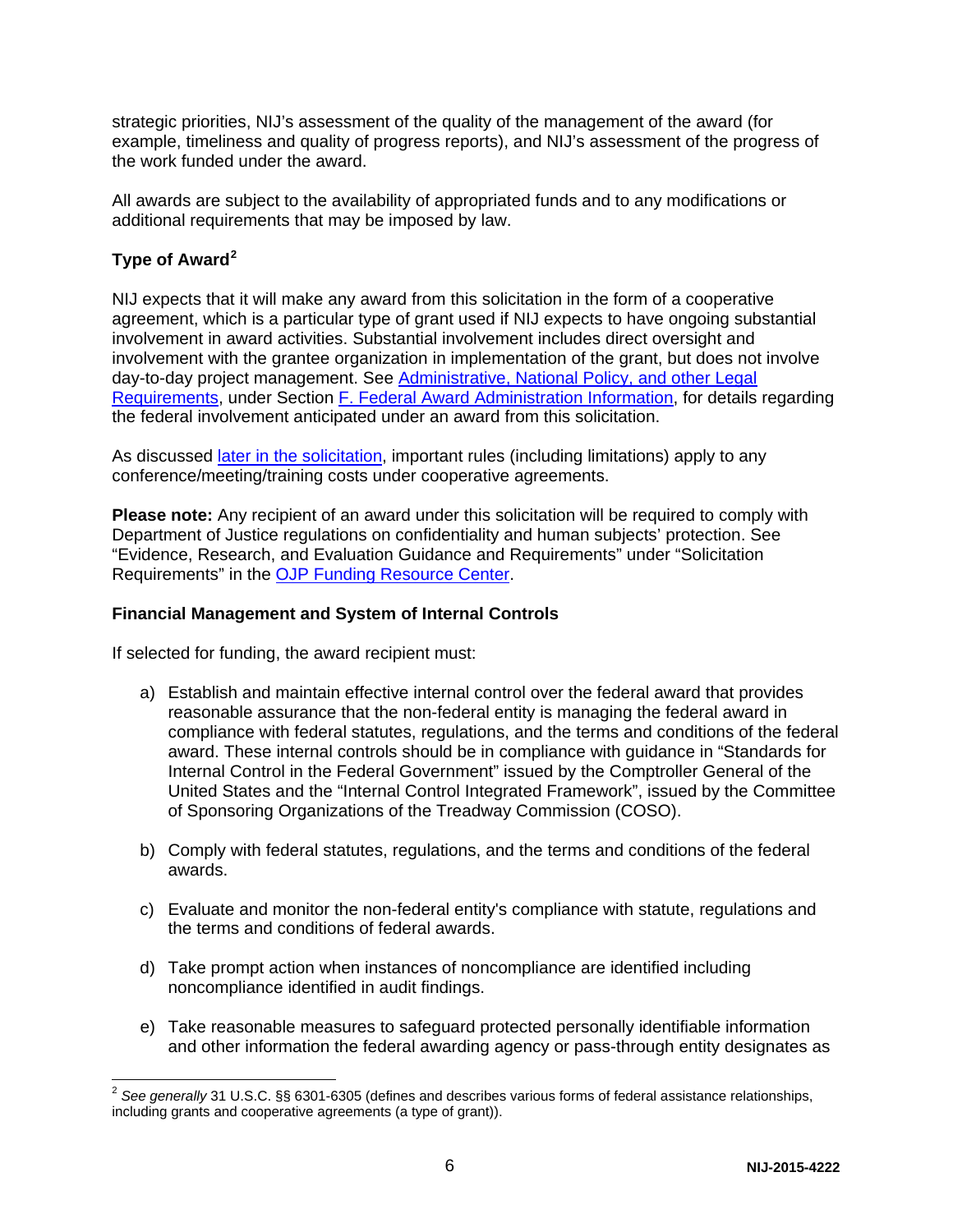sensitive or the non-federal entity considers sensitive consistent with applicable federal, State and local laws regarding privacy and obligations of confidentiality.

In order to better understand administrative requirements and cost principles, award applicants are encouraged to enroll, at no charge, in the Department of Justice Grants Financial Management Online Training available [here.](http://gfm.webfirst.com/)

#### <span id="page-6-0"></span>**Budget Information**

#### **What will not be funded:**

- Proposals primarily to purchase equipment, materials, or supplies. (A budget may include these items if they are necessary to conduct research, development, demonstration, evaluation, or analysis.)
- Proposals that are not responsive to this specific solicitation.
- Proposals to administer all or part of the Firearms Locks and Safe Storage Program.
- Proposals to carry out an outcome evaluation of the Firearms Locks and Safe Storage Program.

#### <span id="page-6-1"></span>**Cost Sharing or Match Requirement**

See "Cofunding" paragraph under item 4 ("Budget Detail Worksheet and Budget Narrative") under [What an Application Should Include](#page-8-4) in Section D. Application and Submission Information.

This solicitation does not require a match. However, if a successful application proposes a voluntary match amount, and OJP approves the budget, the total match amount incorporated into the approved budget becomes mandatory and subject to audit.

For additional cost sharing and match information, see Section [C. Eligibility Information.](#page-8-0)

#### <span id="page-6-2"></span>**Pre-Agreement Cost Approvals**

OJP does not typically approve pre-agreement costs; an applicant must request and obtain the prior written approval of OJP for all such costs. If approved, pre-agreement costs could be paid from grant funds consistent with a grantee's approved budget, and under applicable cost standards. However, all such costs prior to award and prior to approval of the costs are incurred at the sole risk of an applicant. Generally, no applicant should incur project costs *before* submitting an application requesting federal funding for those costs. Should there be extenuating circumstances that appear to be appropriate for OJP's consideration as preagreement costs, the applicant should contact the point of contact listed on the title page of this announcement for details on the requirements for submitting a written request for approval. See the section on Costs Requiring Prior Approval in the [Financial Guide,](http://ojp.gov/financialguide/index.htm) for more information.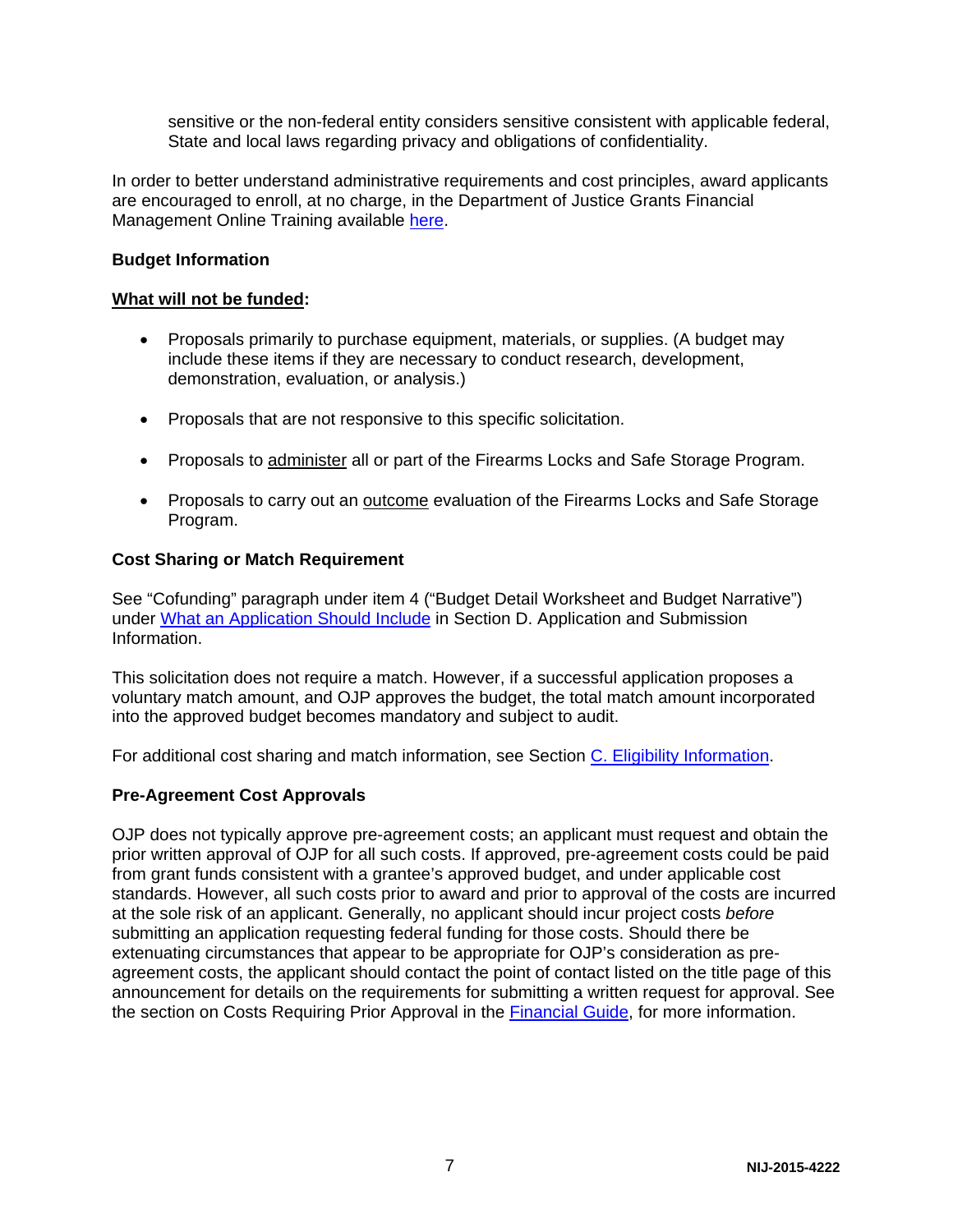#### <span id="page-7-0"></span>**Limitation on Use of Award Funds for Employee Compensation; Waiver**

With respect to any award of more than \$250,000 made under this solicitation, recipients may not use federal funds to pay total cash compensation (salary plus cash bonuses) to any employee of the award recipient at a rate that exceeds 110% of the maximum annual salary payable to a member of the Federal Government's Senior Executive Service (SES) at an agency with a Certified SES Performance Appraisal System for that year.<sup>[3](#page-7-3)</sup> The 2015 salary table for SES employees is available at the Office of Personnel Management [website.](http://www.opm.gov/policy-data-oversight/pay-leave/salaries-wages/salary-tables/15Tables/exec/html/ES.aspx) Note: A recipient may compensate an employee at a greater rate, provided the amount in excess of this compensation limitation is paid with non-federal funds. (Any such additional compensation will not be considered matching funds where match requirements apply.)

The Director of the National Institute of Justice may exercise discretion to waive, on an individual basis, the limitation on compensation rates allowable under an award. An applicant requesting a waiver should include a detailed justification in the budget narrative of the application. Unless the applicant submits a waiver request and justification with the application, the applicant should anticipate that OJP will request the applicant to adjust and resubmit the budget.

The justification should include the particular qualifications and expertise of the individual, the uniqueness of the service the individual will provide, the individual's specific knowledge of the program or project being undertaken with award funds, and a statement explaining that the individual's salary is commensurate with the regular and customary rate for an individual with his/her qualifications and expertise, and for the work to be done.

### <span id="page-7-1"></span>**Prior Approval, Planning, and Reporting of Conference/Meeting/Training Costs**

OJP strongly encourages applicants that propose to use award funds for any conference-, meeting-, or training-related activity to review carefully – before submitting an application – the OJP policy and guidance on "conference" approval, planning, and reporting available at [www.ojp.gov/financialguide/PostawardRequirements/chapter15page1.htm.](http://www.ojp.gov/financialguide/PostawardRequirements/chapter15page1.htm) OJP policy and guidance (1) encourage minimization of conference, meeting, and training costs; (2) require prior written approval (which may affect project timelines) of most such costs for cooperative agreement recipients and of some such costs for grant recipients; and (3) set cost limits, including a general prohibition of all food and beverage costs.

#### <span id="page-7-2"></span>**Costs Associated with Language Assistance (if applicable)**

If an applicant proposes a program or activity that would deliver services or benefits to individuals, the costs of taking reasonable steps to provide meaningful access to those services or benefits for individuals with limited English proficiency may be allowable. Reasonable steps to provide meaningful access to services or benefits may include interpretation or translation services where appropriate.

For additional information, see the "Civil Rights Compliance" section under "Solicitation Requirements" in the [OJP Funding Resource Center.](http://ojp.gov/funding/index.htm)

<span id="page-7-3"></span> $^3$  This limitation on use of award funds does not apply to the non-profit organizations specifically named at Appendix VIII to 2 C.F.R. Part 200.  $\overline{a}$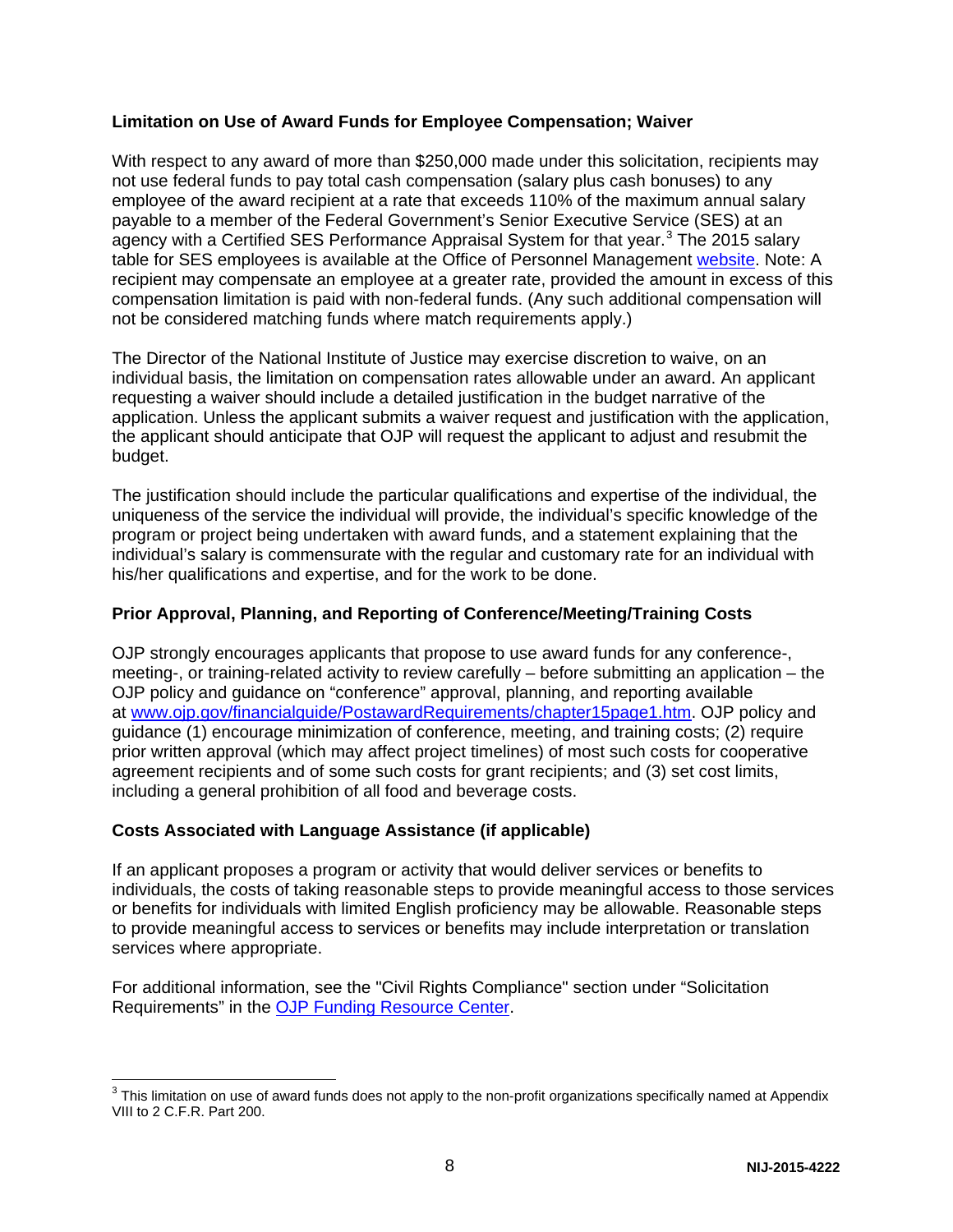## <span id="page-8-0"></span>**C. Eligibility Information**

## **Eligibility**

For additional eligibility information, see Title page.

### <span id="page-8-1"></span>**Cost Sharing or Match Requirement**

For additional information on cost sharing and match requirement, see Section [B. Federal](#page-4-1)  [Award Information.](#page-4-1)

## <span id="page-8-2"></span>**Limit on Number of Application Submissions**

If an applicant submits multiple versions of the same application, NIJ will review only the most recent system-validated version submitted. For more information on system-validated versions, see [How to Apply.](#page-18-0)

## <span id="page-8-3"></span>**D. Application and Submission Information**

## <span id="page-8-4"></span>**What an Application Should Include**

Applicants should anticipate that if they fail to submit an application that contains all of the specified elements, it may affect negatively the review of their application; and, should a decision be made to make an award, it may result in the inclusion of special conditions that preclude the recipient from accessing or using award funds pending satisfaction of the conditions.

Moreover, applicants should anticipate that applications determined to be nonresponsive to the scope of the solicitation, or that do not include the application elements that NIJ has designated to be critical, will neither proceed to peer review nor receive further consideration. Under this solicitation, NIJ has designated the following application elements as critical: Program Narrative, Budget Detail Worksheet, Budget Narrative, and resumes/curriculum vitae of key personnel. For purposes of this solicitation, "key personnel" means the principal investigator, and any and all co-principal investigators. Please review the "Note on File Names and File Types" under [How to](#page-18-0)  [Apply](#page-18-0) to be sure applications are submitted in permitted formats.

OJP strongly recommends that applicants use appropriately descriptive file names (e.g*.*, "Program Narrative," "Budget Detail Worksheet and Budget Narrative," "Timelines," "Memoranda of Understanding," "Resumes") for all attachments. Also, OJP recommends that applicants include resumes in a single file.

### **1. Information to Complete the Application for Federal Assistance (SF-424)**

The SF-424 is a required standard form used as a cover sheet for submission of preapplications, applications, and related information. Grants.gov and OJP's Grants Management System (GMS) take information from the applicant's profile to populate the fields on this form. When selecting "type of applicant," if the applicant is a for-profit entity, select "For-Profit Organization" or "Small Business" (as applicable).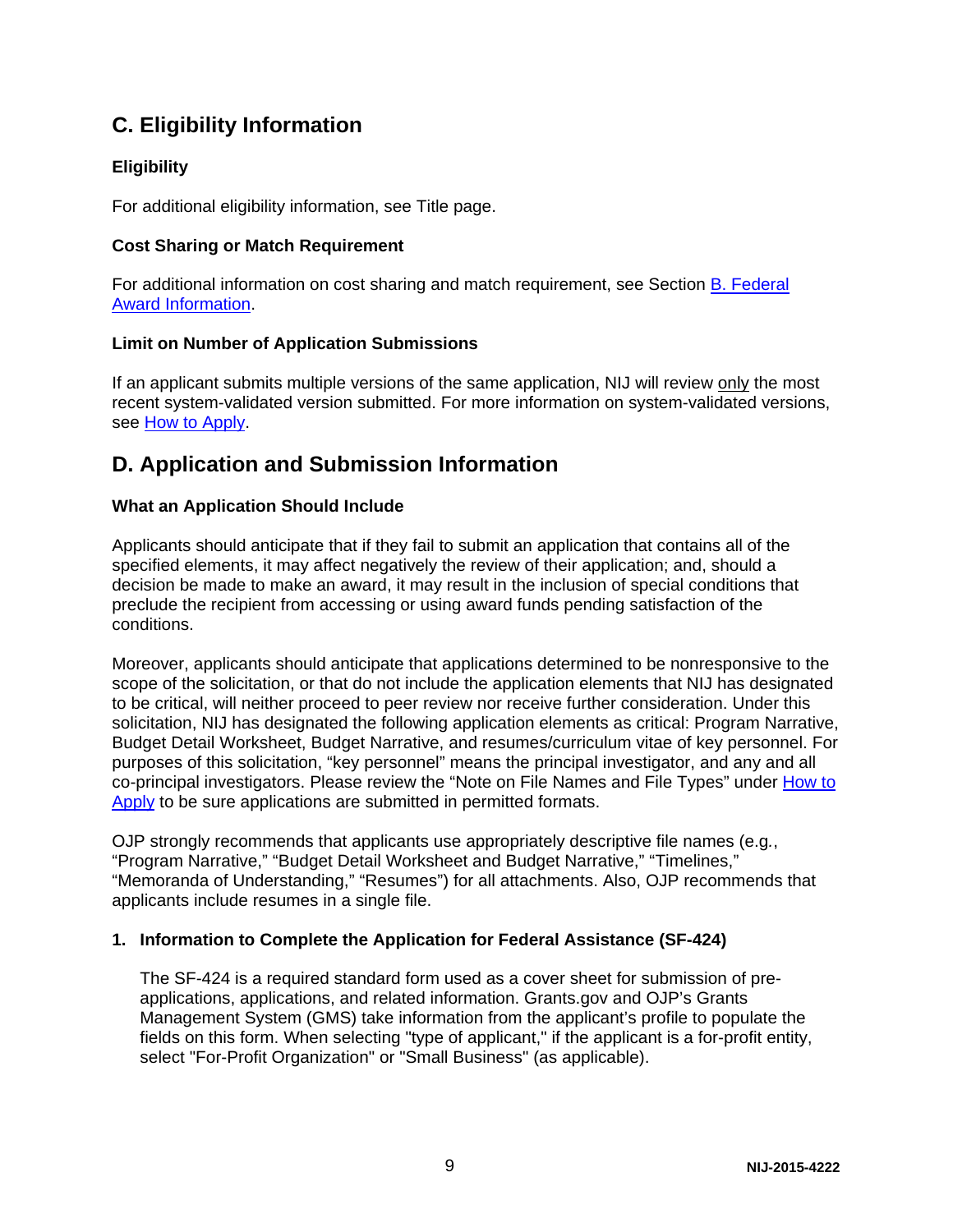**Intergovernmental Review:** This funding opportunity (program) **is not** subject to [Executive](http://www.archives.gov/federal-register/codification/executive-order/12372.html)  [Order 12372.](http://www.archives.gov/federal-register/codification/executive-order/12372.html) (In completing the SF-424, applicants are to make the appropriate selection in response to question 19 to indicate that the "Program is not covered by E.O. 12372.")

#### **2. Project Abstract**

The project abstract is a very important part of the application and serves as an introduction to the proposed project. NIJ uses the project abstract for a number of purposes, including assignment of the application to an appropriate review panel. If the application is funded, the project abstract typically will become public information and be used to describe the project.

Applications should include a high-quality project abstract that summarizes the proposed project in 250-400 words. Project abstracts should be—

- Written for a general public audience.
- Submitted as a separate attachment with "Project Abstract" as part of its file name.
- Single-spaced, using a standard 12-point font (Times New Roman) with 1-inch margins.

As a separate attachment, the project abstract will **not** count against the page limit for the program narrative.

Project abstracts should follow the detailed template (including the detailed instructions as to content) available at [www.nij.gov/funding/documents/nij-project-abstract-template.pdf](http://nij.gov/funding/documents/nij-project-abstract-template.pdf)*.*

**Permission to Share Project Abstract with the Public:** It is unlikely that NIJ will be able to fund all promising applications submitted under this solicitation, but it may have the opportunity to share information with the public regarding promising but unfunded applications, for example, through a listing on a webpage available to the public. The intent of this public posting would be to allow other possible funders to become aware of such proposals.

In the project abstract template, applicants are asked to indicate whether they give OJP permission to share their project abstract (including contact information) with the public if NIJ does not fund the proposed project. Granting (or failing to grant) this permission will not affect OJP's funding decisions, and, if the application is not funded, granting permission will not guarantee that project abstract information will be shared, nor will it guarantee funding from any other source.

**Note:** OJP may choose not to list a project that otherwise would have been included in a listing of promising but unfunded applications, should the abstract fail to meet the format and content requirements noted above and outlined in the project abstract template.

#### **3. Program Narrative**

The program narrative section of the application should not exceed 30 double-spaced pages in 12-point font with 1-inch margins. If included in the main body of the program narrative, tables, charts, figures, and other illustrations count toward the 30-page limit for the narrative section. The project abstract, table of contents, appendices, and government forms do not count toward the 30-page limit.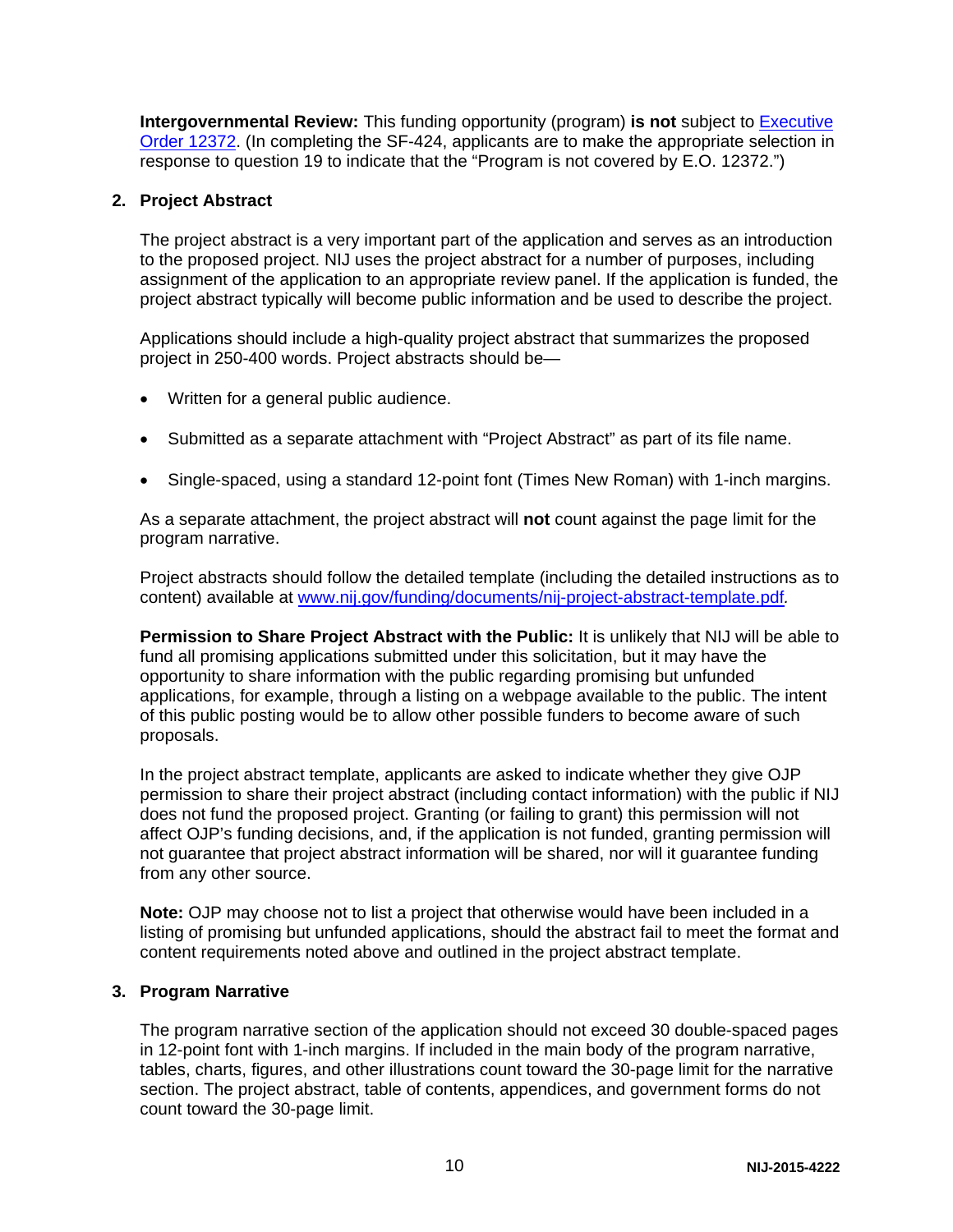If the program narrative fails to comply with these length-related restrictions, NIJ may consider such noncompliance in peer review and in final award decisions.

The following sections should be included as part of the program narrative.<sup>[4](#page-10-0)</sup>

Program Narrative Guidelines:

**a. Title Page** (not counted against the 30-page program narrative limit).

The title page should include the title of the project, submission date, funding opportunity number, and the name and complete contact information (that is, address, telephone number, and e-mail address) for both the applicant organization and the principal investigator.

**b. Resubmit Response** (if applicable) (not counted against the 30-page program narrative limit).

If an applicant is resubmitting a proposal presented previously to NIJ, but not funded, the applicant should indicate this. A statement should be provided, no more than two pages, addressing: (1) the title, submission date, NIJ-assigned application number of the previous proposal, and (2) a brief summary of revisions to the proposal, including responses to previous feedback received from NIJ.

**c. Table of Contents and Figures** (not counted against the 30-page program narrative limit).

#### **d. Main Body.**

The main body of the program narrative should describe the proposed project in depth. The following sections should be included as part of the program narrative:

- Statement of the Problem.
- Project Design and Implementation.
- Potential Impact.
- Capabilities/Competencies.

Within these sections, the narrative should address:

• Purpose, goals, and objectives.

<span id="page-10-0"></span> $4$  As noted earlier, if the proposed program or project reasonably could be conducted in discrete phases, with each phase resulting in completion of one or more significant, defined milestones, then NIJ strongly recommends that the applicant structure the application – specifically including the narrative, expected scholarly products, timelines/milestones, and budget detail worksheet and budget narrative – to set out each phase clearly. (In appropriate cases, the expected scholarly product(s) from a particular phase may vary from those described above.) See generally, "Goals, Objectives, Deliverables, and Expected Scholarly Products" under "Program-Specific Information," above.  $\overline{\phantom{a}}$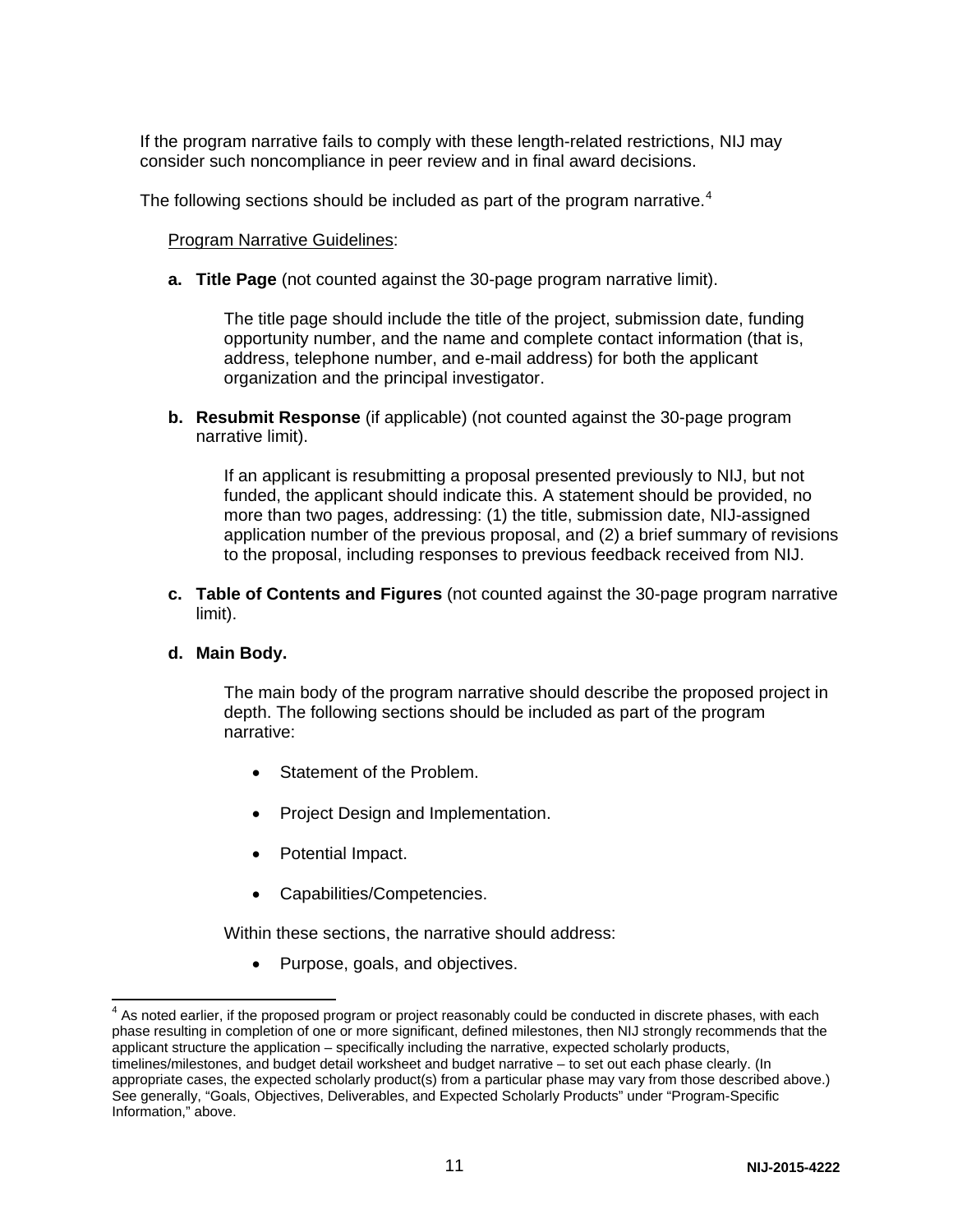- Review of relevant literature.
- Detailed description of research design and methods, such as research questions, hypotheses, description of sample, and analysis plan.
- Planned Scholarly Products (See [Goals, Objectives, Deliverables, and](#page-4-0)  [Expected Scholarly Products](#page-4-0) under [Program-Specific Information,](#page-3-2) above, for a discussion of expected scholarly products.)
- Implications for justice policy and practice in the United States.
- Management plan and organization.
- Plan for Dissemination to Broader Audiences (if applicable to the proposed project). Applicants should identify plans (if any) to produce or to make available to broader interested audiences – such as criminal/juvenile justice practitioners or policymakers – summary information from the planned scholarly products of the proposed project (such as summaries of articles in peer-reviewed scientific journals), in a form designed to be readily accessible and useful to those audiences. (Such dissemination might include, for example, trade press articles and webinars.)
- **e. Appendices** (not counted against the 30-page program narrative limit) include:
	- Bibliography/references.
	- Any tools/instruments, questionnaires, tables/charts/graphs, or maps pertaining to the proposed project that are supplemental to such items included in the main body of the narrative.
	- Curriculum vitae or resumes of the principal investigator and any and all coprincipal investigators. In addition, curriculum vitae, resumes, or biographical sketches of all other individuals (regardless of "investigator" status) who will be significantly involved in substantive aspects of the proposal (including, for example, individuals such as statisticians serving as consultants to conduct proposed data analysis).
	- List (to the extent known) of all proposed project staff members, including those affiliated with the applicant organization or any proposed subrecipient organization(s), any proposed consultant(s) and contractors (whether individuals or organizations), and any proposed members of an advisory board for the project (if applicable). The list should include, for each individual and organization: name, title (if applicable), employer or other organizational affiliation, and roles and responsibilities proposed for the project. Applicants should use the "Proposed Project Staff, Affiliation, and Roles" form available at [www.nij.gov/funding/documents/nij-project-staff-template.xlsx](http://www.nij.gov/funding/documents/nij-project-staff-template.xlsx) to provide this listing.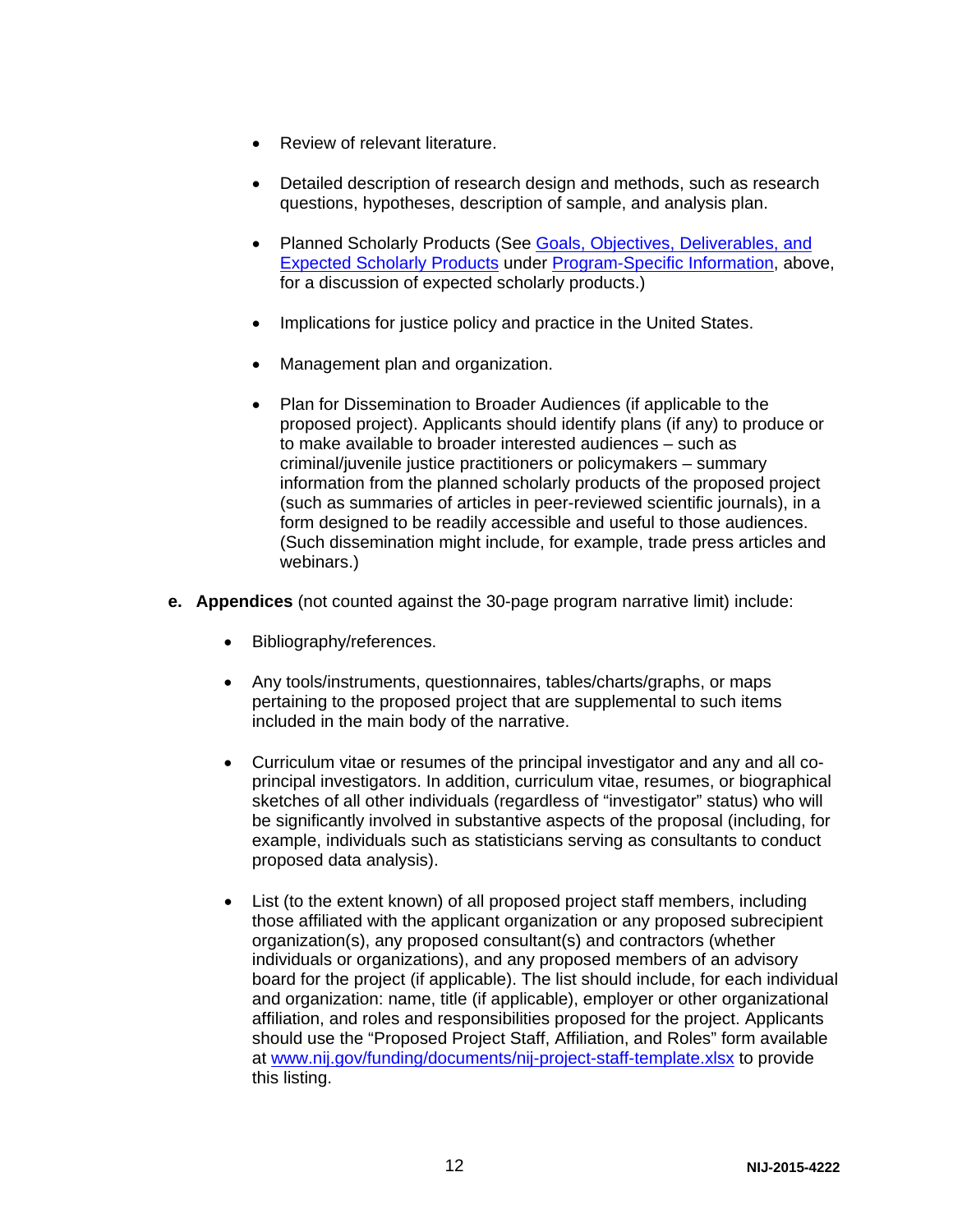- Proposed project timeline and expected milestones.
- Human Subjects Protection paperwork (documentation and forms related to Institutional Review Board (IRB) review). (See [nij.gov/funding/humansubjects/Pages/welcome.aspx\)](http://nij.gov/funding/humansubjects/Pages/welcome.aspx) NOTE: Final IRB approval is not required at the time an application is submitted.
- Privacy Certificate (for further guidance go to [nij.gov/funding/humansubjects/pages/confidentiality.aspx\)](http://nij.gov/funding/humansubjects/pages/confidentiality.aspx).
- List of any previous and current NIJ awards to applicant organization and investigator(s), including the NIJ-assigned award numbers and a brief description of any scholarly products that resulted in whole or in part from work funded under the NIJ award(s). (See "Goals, Objectives, Deliverables, and Expected Scholarly Products" under "Program-Specific Information," above, for definition of "scholarly products.")
- Letters of cooperation/support or administrative agreements from organizations collaborating in the project, such as law enforcement and correctional agencies (if applicable).
- List of other agencies, organizations, or funding sources to which this proposal has been submitted (if applicable).
- Data archiving plan. Applicants should anticipate that NIJ will require (through special award conditions, including a partial withholding of award funds) that data sets resulting in whole or in part from projects funded under this solicitation be submitted for archiving with the National Archive of Criminal Justice Data (NACJD) (See [www.nij.gov/funding/data-resources](http://www.nij.gov/funding/data-resources-program/applying/Pages/data-archiving-strategies.aspx)[program/applying/Pages/data-archiving-strategies.aspx\)](http://www.nij.gov/funding/data-resources-program/applying/Pages/data-archiving-strategies.aspx).

Applications should include as an appendix a brief plan – labeled "Data Archiving Plan" – to comply with data archiving requirements. The plan should provide brief details about proposed data management and archiving, including submission to NIJ (through NACJD) of **all files and documentation** necessary to allow for future efforts by others to reproduce the project's findings and/or to extend the scientific value of the data set through secondary analysis. Pertinent files and documentation include, among other things, qualitative and quantitative data produced, instrumentation and data collection forms, codebook(s), any specialized programming code necessary to reproduce all constructed measures and the original data analysis, description of necessary de-identification procedures, and (when required) a copy of the privacy certificate and informed consent protocols.

The plan should be one or two pages in length and include the level of effort associated with meeting archiving requirements.

Note that required data sets are to be submitted 90 days before the end of the project period.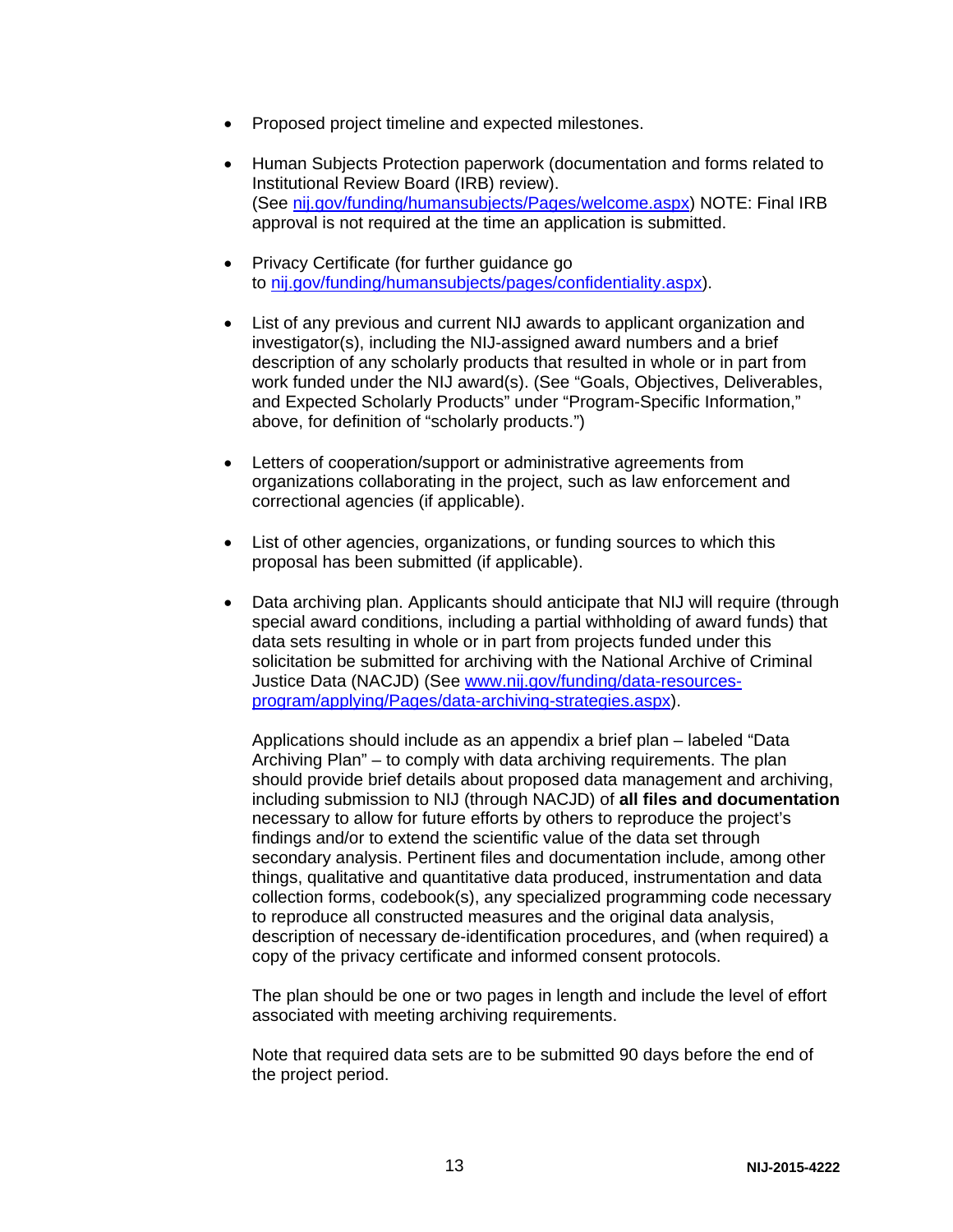### **4. Budget Detail Worksheet and Budget Narrative**

#### **a. Budget Detail Worksheet**

A sample Budget Detail Worksheet can be found at [www.ojp.gov/funding/Apply/Resources/BudgetDetailWorksheet.pdf.](http://ojp.gov/funding/Apply/Resources/BudgetDetailWorksheet.pdf) Applicants that submit their budget in a different format should include the budget categories listed in the sample budget worksheet. (Work associated with satisfying data archiving requirements should be reflected.) NIJ expects applicants to provide a thorough narrative to each section of the Budget Detail Worksheet.

For questions pertaining to budget and examples of allowable and unallowable costs, see the Financial Guide at [www.ojp.gov/financialguide/index.htm.](http://www.ojp.gov/financialguide/index.htm)

#### **b. Budget Narrative**

The budget narrative should thoroughly and clearly describe every category of expense listed in the Budget Detail Worksheet. OJP expects proposed budgets to be complete, cost effective, and allowable (e.g., reasonable, allocable, and necessary for project activities).

Applicants should demonstrate in their budget narratives how they will maximize cost effectiveness of grant expenditures. Budget narratives should generally describe cost effectiveness in relation to potential alternatives and the goals of the project. For example, a budget narrative should detail why planned in-person meetings are necessary, or how technology and collaboration with outside organizations could be used to reduce costs, without compromising quality.

The narrative should be sound mathematically, and correspond with the information and figures provided in the Budget Detail Worksheet. The narrative should explain how the applicant estimated and calculated all costs, and how they are relevant to the completion of the proposed project. The narrative may include tables for clarification purposes but need not be in a spreadsheet format. As with the Budget Detail Worksheet, the Budget Narrative should be broken down by year.

#### **c. Cofunding**

An award made by NIJ under this solicitation may account for up to 100 percent of the total cost of the project. The application should indicate whether it is feasible for the applicant to contribute cash, facilities, or services as non-federal support for the project. The application should identify generally any such contributions that the applicant expects to make and the proposed budget should indicate in detail which items, if any, will be supported with non-federal contributions.

For additional match information, see the [Cost Sharing or Match Requirement](#page-6-1) section under [B. Federal Award Information.](#page-4-1)

If a successful application proposes a voluntary match amount, and OJP approves the budget, the total match amount incorporated into the approved budget becomes mandatory and subject to audit.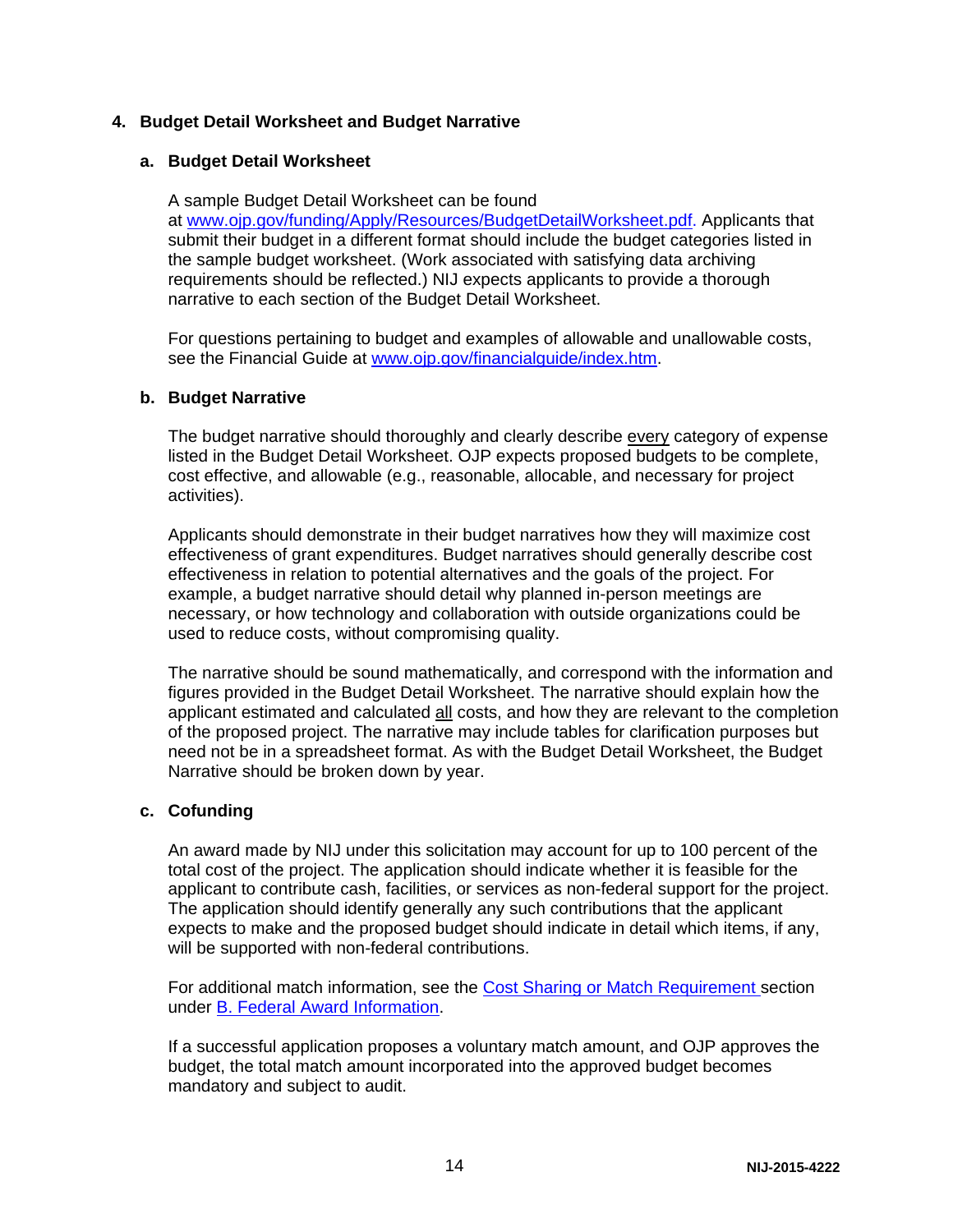#### **d. Non-Competitive Procurement Contracts In Excess of Simplified Acquisition Threshold**

If an applicant proposes to make one or more non-competitive procurements of products or services, where the non-competitive procurement will exceed the simplified acquisition threshold (also known as the small purchase threshold), which is currently set at \$150,000, the application should address the considerations outlined in the [Financial Guide.](http://ojp.gov/financialguide/index.htm)

### **e. Pre-Agreement Cost Approvals**

For information on pre-agreement costs approvals, see Section [B. Federal Award](#page-4-1)  [Information.](#page-4-1)

## **5. Indirect Cost Rate Agreement (if applicable)**

Indirect costs are allowed only if the applicant has a current federally approved indirect cost rate. (This requirement does not apply to units of local government.) Attach a copy of the federally approved indirect cost rate agreement to the application. Applicants that do not have an approved rate may request one through their cognizant federal agency, which will review all documentation and approve a rate for the applicant organization, or, if the applicant's accounting system permits, costs may be allocated in the direct cost categories. For the definition of Cognizant Federal Agency, see the "Glossary of Terms" in the [Financial](http://ojp.gov/financialguide/index.htm)  [Guide.](http://ojp.gov/financialguide/index.htm) For assistance with identifying your cognizant agency, please contact the Customer Service Center at 1-800-458-0786 or at [ask.ocfo@usdoj.gov.](mailto:ask.ocfo@usdoj.gov) If DOJ is the cognizant federal agency, applicants may obtain information needed to submit an indirect cost rate proposal at [www.ojp.gov/funding/Apply/Resources/IndirectCosts.pdf.](http://www.ojp.gov/funding/Apply/Resources/IndirectCosts.pdf)

## **6. Tribal Authorizing Resolution (if applicable)**

Tribes, tribal organizations, or third parties proposing to provide direct services or assistance to residents on tribal lands should include in their applications a resolution, a letter, affidavit, or other documentation, as appropriate, that certifies that the applicant has the legal authority from the tribe(s) to implement the proposed project on tribal lands. In those instances when an organization or consortium of tribes applies for a grant on behalf of a tribe or multiple specific tribes, the application should include appropriate legal documentation, as described above, from all tribes that would receive services or assistance under the grant. A consortium of tribes for which existing consortium bylaws allow action without support from all tribes in the consortium (i.e., without an authorizing resolution or comparable legal documentation from each tribal governing body) may submit, instead, a copy of its consortium bylaws with the application.

### **7. Applicant Disclosure of High-Risk Status**

Applicants are to disclose whether they are currently designated high risk by another federal grant making agency. This includes any status requiring additional oversight by the federal agency due to past programmatic or financial concerns. If an applicant is designated high risk by another federal grant making agency, you must e-mail the following information to [OJPComplianceReporting@usdoj.gov](mailto:OJPComplianceReporting@usdoj.gov) at the time of application submission: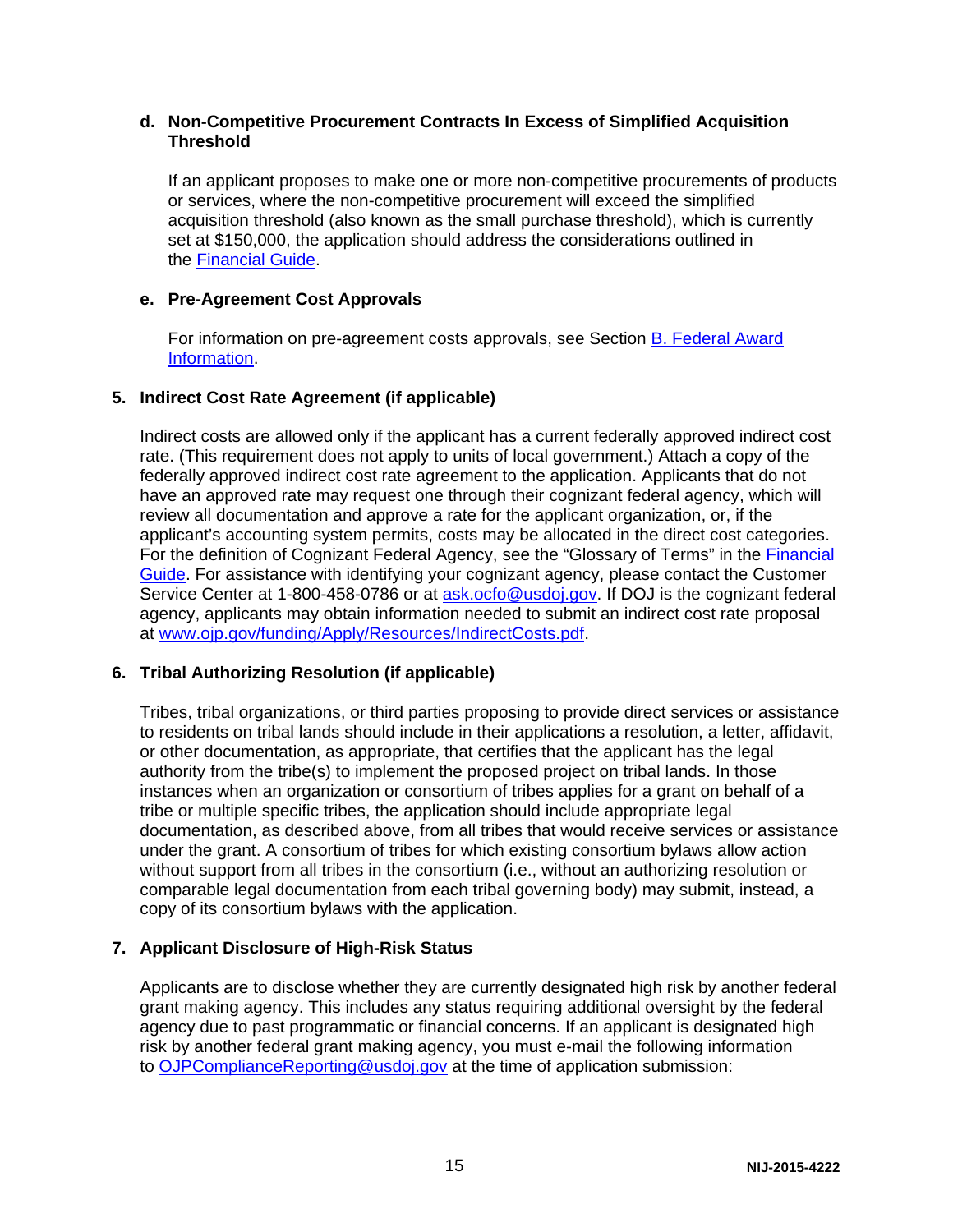- The federal agency that currently designated the applicant as high risk;
- Date the applicant was designated high risk;
- The high-risk point of contact name, phone number, and e-mail address, from that federal agency; and
- Reasons for the high-risk status.

OJP seeks this information to ensure appropriate federal oversight of any grant award. Unlike the Excluded Parties List, this high risk information does not disqualify any organization from receiving an OJP award. However, additional grant oversight may be included, if necessary, in award documentation.

### **8. Additional Attachments**

### **a. Applicant disclosure of pending applications[5](#page-15-0)**

Applicants are to disclose whether they have pending applications for federally funded grants or subgrants (including cooperative agreements) that include requests for funding to support the same project being proposed under this solicitation and will cover the identical cost items outlined in the budget narrative and worksheet in the application under this solicitation. The disclosure should include both direct applications for federal funding (e.g., applications to federal agencies) and indirect applications for such funding (e.g., applications to State agencies that will subaward federal funds).

OJP seeks this information to help avoid any inappropriate duplication of funding. Leveraging multiple funding sources in a complementary manner to implement comprehensive programs or projects is encouraged and is not seen as inappropriate duplication.

Applicants that have pending applications as described above are to provide the following information about pending applications submitted within the last 12 months:

- The federal or State funding agency.
- The solicitation name/project name.
- The point of contact information at the applicable funding agency.

<span id="page-15-0"></span> $5$  Typically, the applicant is not the principal investigator; rather, the applicant, most frequently, is the institution, organization, or company in which the principal investigator is employed.  $\overline{a}$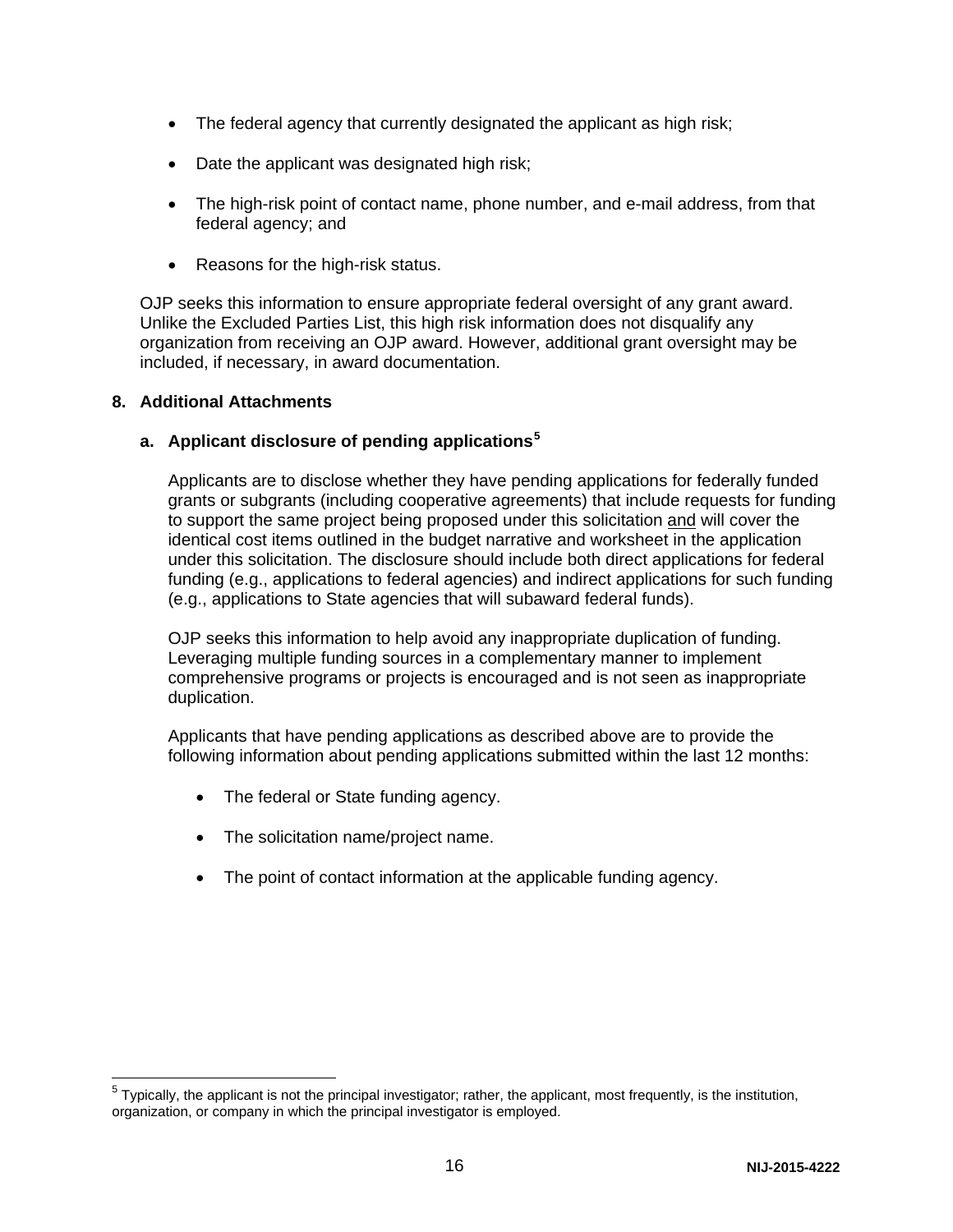| <b>Federal or</b><br><b>State</b><br><b>Funding</b><br><b>Agency</b>                      | <b>Solicitation</b><br>Name/Project<br><b>Name</b>                                               | Name/Phone/E-mail for Point of Contact at<br><b>Funding Agency</b> |
|-------------------------------------------------------------------------------------------|--------------------------------------------------------------------------------------------------|--------------------------------------------------------------------|
| DOJ/COPS                                                                                  | <b>COPS Hiring</b><br>Program                                                                    | Jane Doe, 202/000-0000; jane.doe@usdoj.gov                         |
| HHS/<br>Substance<br>Abuse &<br><b>Mental Health</b><br><b>Services</b><br>Administration | Drug Free<br>Communities<br>Mentoring Program/<br>North County Youth<br><b>Mentoring Program</b> | John Doe, 202/000-0000; john.doe@hhs.gov                           |

Applicants should include the table as a separate attachment, with the file name "Disclosure of Pending Applications," to their application. Applicants that do not have pending applications as described above are to include a statement to this effect in the separate attachment page (e.g., "[Applicant Name on SF-424] does not have pending applications submitted within the last 12 months for federally funded grants or subgrants (including cooperative agreements) that include requests for funding to support the same project being proposed under this solicitation and will cover the identical cost items outlined in the budget narrative and worksheet in the application under this solicitation.").

### **b. Research and Evaluation Independence and Integrity**

If a proposal involves research and/or evaluation, regardless of the proposal's other merits, in order to receive funds, the applicant must demonstrate research/evaluation independence, including appropriate safeguards to ensure research/evaluation objectivity and integrity, both in this proposal and as it may relate to the applicant's other current or prior related projects. This documentation may be included as an attachment to the application which addresses BOTH i. and ii. below.

- i. For purposes of this solicitation, applicants must document research and evaluation independence and integrity by including, at a minimum, one of the following two items:
	- a. A specific assurance that the applicant has reviewed its proposal to identify any research integrity issues (including all principal investigators and subrecipients) and it has concluded that the design, conduct, or reporting of research and evaluation funded by NIJ grants, cooperative agreements, or contracts will not be biased by any personal or financial conflict of interest on the part of part of its staff, consultants, and/or sub-recipients responsible for the research and evaluation or on the part of the applicant organization;

#### OR

b. A specific listing of actual or perceived conflicts of interest that the applicant has identified in relation to this proposal. These conflicts could be either personal (related to specific staff, consultants, and/or sub-recipients) or organizational (related to the applicant or any subgrantee organization).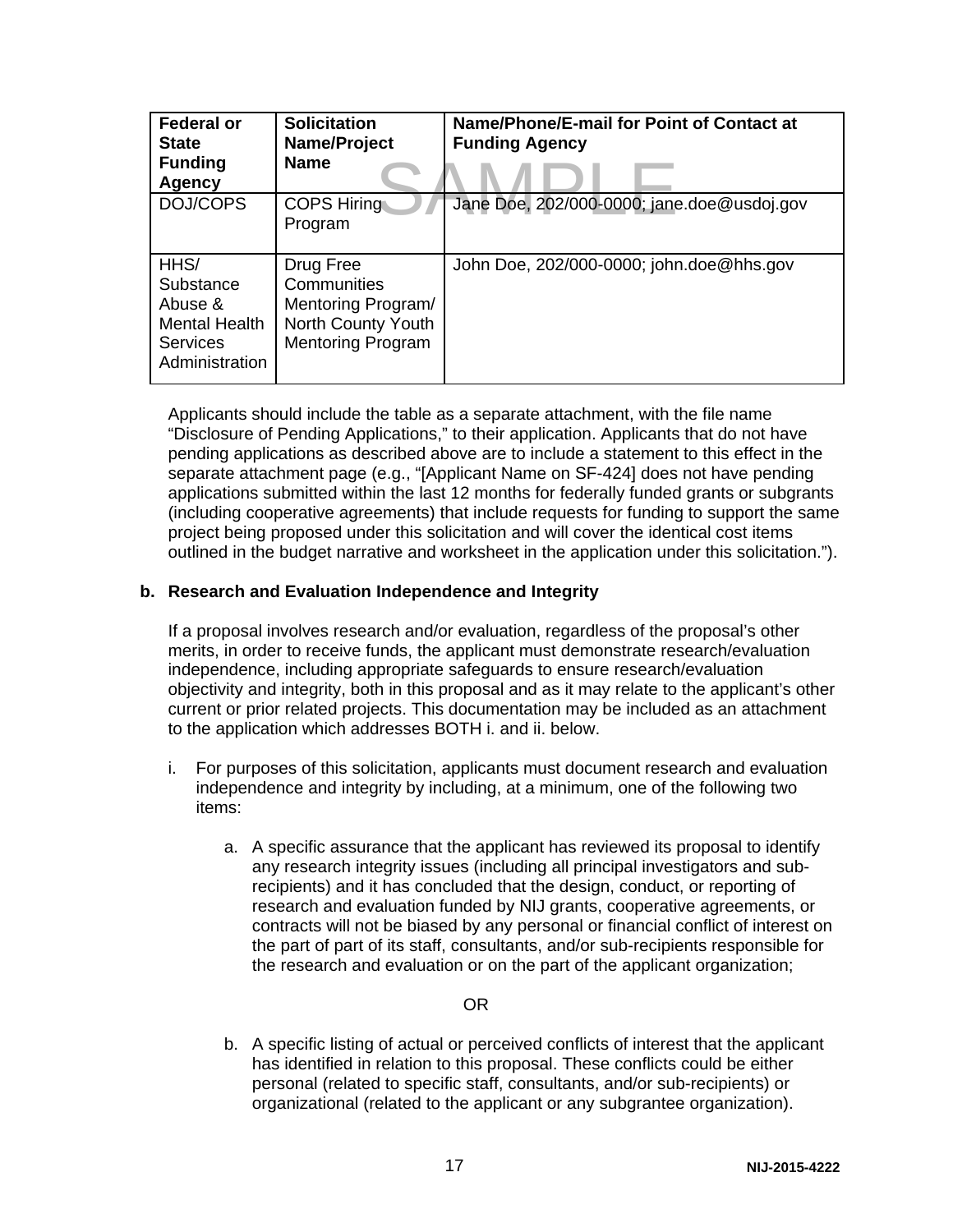Examples of potential investigator (or other personal) conflict situations may include, but are not limited to, those in which an investigator would be in a position to evaluate a spouse's work product (actual conflict), or an investigator would be in a position to evaluate the work of a former or current colleague (potential apparent conflict). With regard to potential organizational conflicts of interest, as one example, generally an organization could not be given a grant to evaluate a project if that organization had itself provided substantial prior technical assistance to that specific project or a location implementing the project (whether funded by OJP or other sources), as the organization in such an instance would appear to be evaluating the effectiveness of its own prior work. The key is whether a reasonable person understanding all of the facts would be able to have confidence that the results of any research or evaluation project are objective and reliable. Any outside personal or financial interest that casts doubt on that objectivity and reliability of an evaluation or research product is a problem and must be disclosed.

- ii. In addition, for purposes of this solicitation applicants must address the issue of possible mitigation of research integrity concerns by including, at a minimum, one of the following two items:
	- a. If an applicant reasonably believes that no potential personal or organizational conflicts of interest exist, then the applicant should provide a brief narrative explanation of how and why it reached that conclusion. Applicants MUST also include an explanation of the specific processes and procedures that the applicant will put in place to identify and eliminate (or, at the very least, mitigate) potential personal or financial conflicts of interest on the part of its staff, consultants, and/or sub-recipients for this particular project, should that be necessary during the grant period. Documentation that may be helpful in this regard could include organizational codes of ethics/conduct or policies regarding organizational, personal, and financial conflicts of interest.

### OR

b. If the applicant has identified specific personal or organizational conflicts of interest in its proposal during this review, the applicant must propose a specific and robust mitigation plan to address conflicts noted above. At a minimum, the plan must include specific processes and procedures that the applicant will put in place to eliminate (or, at the very least, mitigate) potential personal or financial conflicts of interest on the part of its staff, consultants, and/or sub-recipients for this particular project, should that be necessary during the grant period. Documentation that may be helpful in this regard could include organizational codes of ethics/conduct or policies regarding organizational, personal, and financial conflicts of interest. There is no guarantee that the plan, if any, will be accepted as proposed.

Considerations in assessing research and evaluation independence and integrity will include, but are not be limited to, the adequacy of the applicant's efforts to identify factors that could affect the objectivity or integrity of the proposed staff and/or the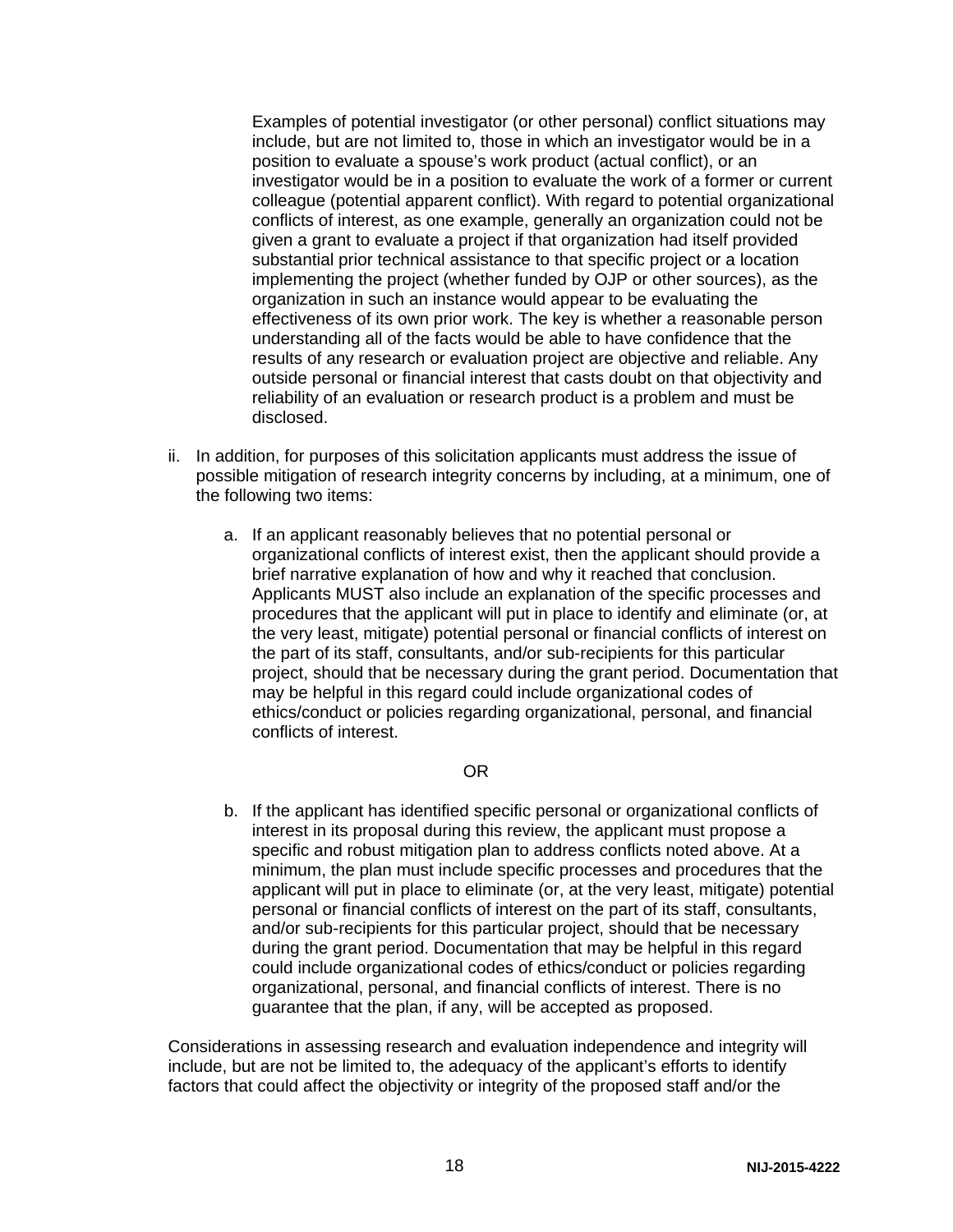organization in carrying out the research, development, or evaluation activity; and the adequacy of the applicant's existing or proposed remedies to control any such factors.

#### **9. Financial Management and System of Internal Controls Questionnaire**

In accordance with [2 CFR 200.205,](http://www.ecfr.gov/cgi-bin/text-idx?SID=2ebfb13012953333f32ed4cf1411e33e&node=pt2.1.200&rgn=div5%23se2.1.200_1205) Federal agencies must have in place a framework for evaluating the risks posed by applicants before they receive a Federal award. To facilitate part of this risk evaluation, **all** applicants (other than an individual) are to download, complete, and submit this [form.](http://ojp.gov/funding/Apply/Resources/FinancialCapability.pdf)

#### **10. Disclosure of Lobbying Activities**

All applicants must complete this information. Applicants that expend any funds for lobbying activities are to provide the detailed information requested on the form Disclosure of Lobbying Activities (SF-LLL). Applicants that do not expend any funds for lobbying activities are to enter "N/A" in the text boxes for item 10 ("a. Name and Address of Lobbying Registrant" and "b. Individuals Performing Services").

## <span id="page-18-0"></span>**How to Apply**

Applicants must register in, and submit applications through Grants.gov, a "one-stop storefront" to find federal funding opportunities and apply for funding. Find complete instructions on how to register and submit an application at [www.Grants.gov.](http://www.grants.gov/) Applicants that experience technical difficulties during this process should call the Grants.gov Customer Support Hotline at **800**-**518**- **4726** or **606–545–5035**, 24 hours a day, 7 days a week, except federal holidays. Registering with Grants.gov is a one-time process; however, **processing delays may occur, and it can take several weeks** for first-time registrants to receive confirmation and a user password. OJP encourages applicants to **register several weeks before** the application submission deadline. In addition, OJP urges applicants to submit applications 72 hours prior to the application due date to allow time to receive validation messages or rejection notifications from Grants.gov, and to correct in a timely fashion any problems that may have caused a rejection notification.

NIJ strongly encourages all prospective applicants to sign up for Grants.gov e-mail [notifications](http://www.grants.gov/web/grants/manage-subscriptions.html) regarding this solicitation. If this solicitation is cancelled or modified, individuals who sign up with Grants.gov for updates will be automatically notified.

Note on File Names and File Types: Grants.gov only permits the use of certain specific characters in names of attachment files. Valid file names may include only the characters shown in the table below. Grants.gov is designed to reject any application that includes an attachment(s) with a file name that contains any characters not shown in the table below. Grants.gov is designed to forward successfully submitted applications to OJP's Grants Management System (GMS).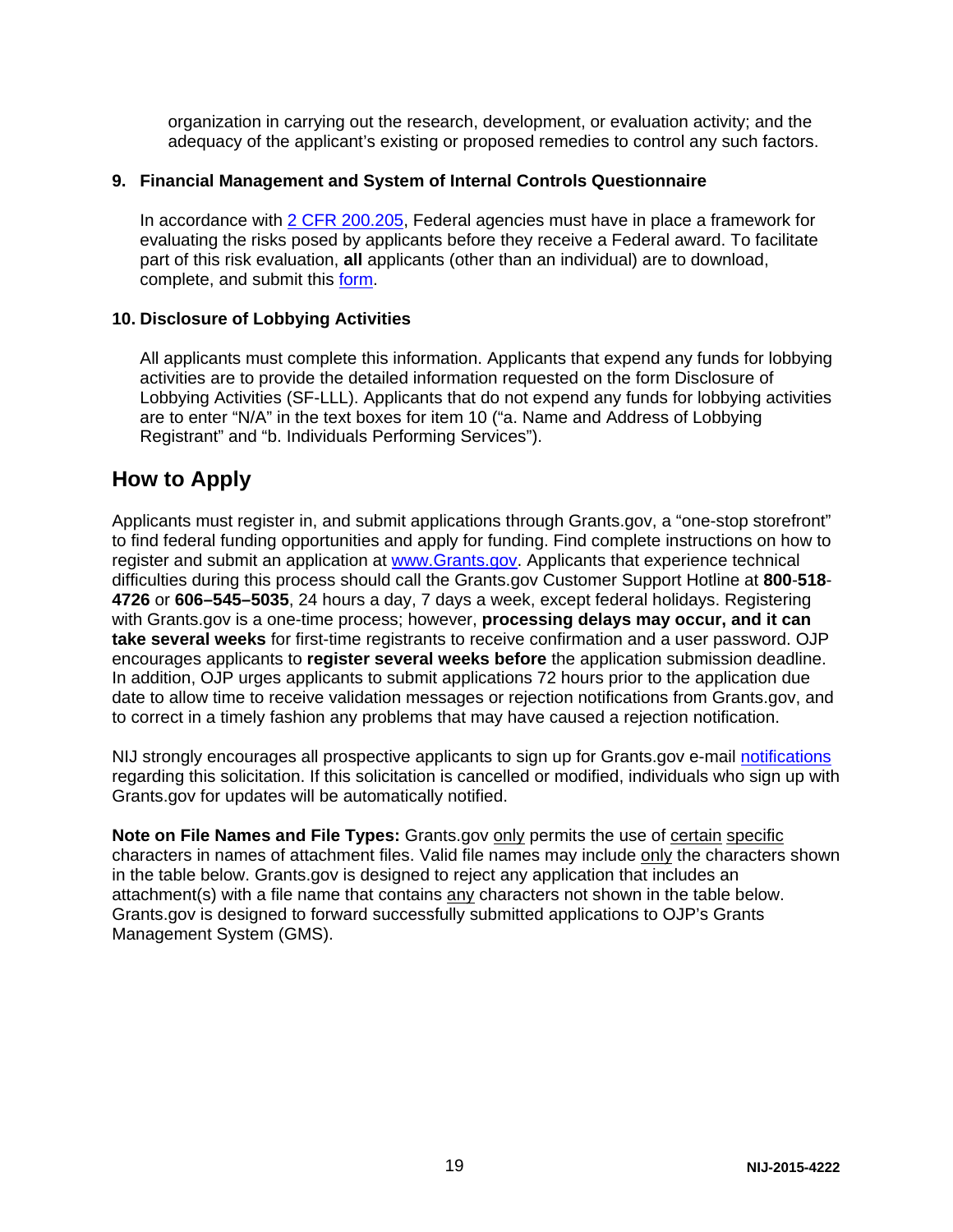| <b>Characters</b>    |                                                                  | <b>Special Characters</b> |                       |
|----------------------|------------------------------------------------------------------|---------------------------|-----------------------|
| Upper case $(A - Z)$ | Parenthesis (                                                    | Curly braces $\{\}$       | Square brackets [     |
| Lower case $(a - z)$ | Ampersand (&)                                                    | Tilde $(-)$               | Exclamation point (!) |
| Underscore           | Comma $($ , $)$                                                  | Semicolon (;)             | Apostrophe (          |
| Hyphen $(-)$         | At sign $(\mathcal{Q})$                                          | Number sign (#)           | Dollar sign (\$)      |
| Space                | Percent sign (%)                                                 | Plus sign $(+)$           | Equal sign $(=)$      |
| Period (.)           | When using the ampersand (&) in XML, applicants must use the "&" |                           |                       |
|                      | format.                                                          |                           |                       |

**GMS does not accept executable file types as application attachments**. These disallowed file types include, but are not limited to, the following extensions: ".com," ".bat," ".exe," ".vbs," ".cfg," ".dat," ".db," ".dbf," ".dll," ".ini," ".log," ".ora," ".sys," and ".zip." GMS may reject applications with files that use these extensions. It is important to allow time to change the type of file(s) if the application is rejected.

All applicants are required to complete the following steps:

OJP may not make a federal award to an applicant until the applicant has complied with all applicable DUNS and SAM requirements. If an applicant has not fully complied with the requirements by the time the federal awarding agency is ready to make a federal award, the federal awarding agency may determine that the applicant is not qualified to receive a federal award and use that determination as a basis for making a federal award to another applicant.

- **1. Acquire a Data Universal Numbering System (DUNS) number**. In general, the Office of Management and Budget requires that all applicants (other than individuals) for federal funds include a DUNS number in their applications for a new award or a supplement to an existing award. A DUNS number is a unique nine-digit sequence recognized as the universal standard for identifying and differentiating entities receiving federal funds. The identifier is used for tracking purposes and to validate address and point of contact information for federal assistance applicants, recipients, and subrecipients. The DUNS number will be used throughout the grant life cycle. Obtaining a DUNS number is a free, one-time activity. Call Dun and Bradstreet at 866–705–5711 to obtain a DUNS number or apply online at [www.dnb.com.](http://www.dnb.com/) A DUNS number is usually received within 1-2 business days.
- **2. Acquire registration with the System for Award Management (SAM)**. SAM is the repository for standard information about federal financial assistance applicants, recipients, and subrecipients. OJP requires all applicants (other than individuals) for federal financial assistance to maintain current registrations in the SAM database. Applicants must be registered in SAM to successfully register in Grants.gov. Applicants must **update or renew their SAM registration annually** to maintain an active status.

Applications cannot be successfully submitted in Grants.gov until Grants.gov receives the SAM registration information. The information transfer from SAM to Grants.gov can take up to 48 hours. OJP recommends that the applicant register or renew registration with SAM as early as possible.

Information about SAM registration procedures can be accessed at [www.sam.gov.](https://www.sam.gov/portal/public/SAM/?portal:componentId=1f834b82-3fed-4eb3-a1f8-ea1f226a7955&portal:type=action&interactionstate=JBPNS_rO0ABXc0ABBfanNmQnJpZGdlVmlld0lkAAAAAQATL2pzZi9uYXZpZ2F0aW9uLmpzcAAHX19FT0ZfXw**)

**3. Acquire an Authorized Organization Representative (AOR) and a Grants.gov username and password**. Complete the AOR profile on Grants.gov and create a username and password. The applicant organization's DUNS number must be used to complete this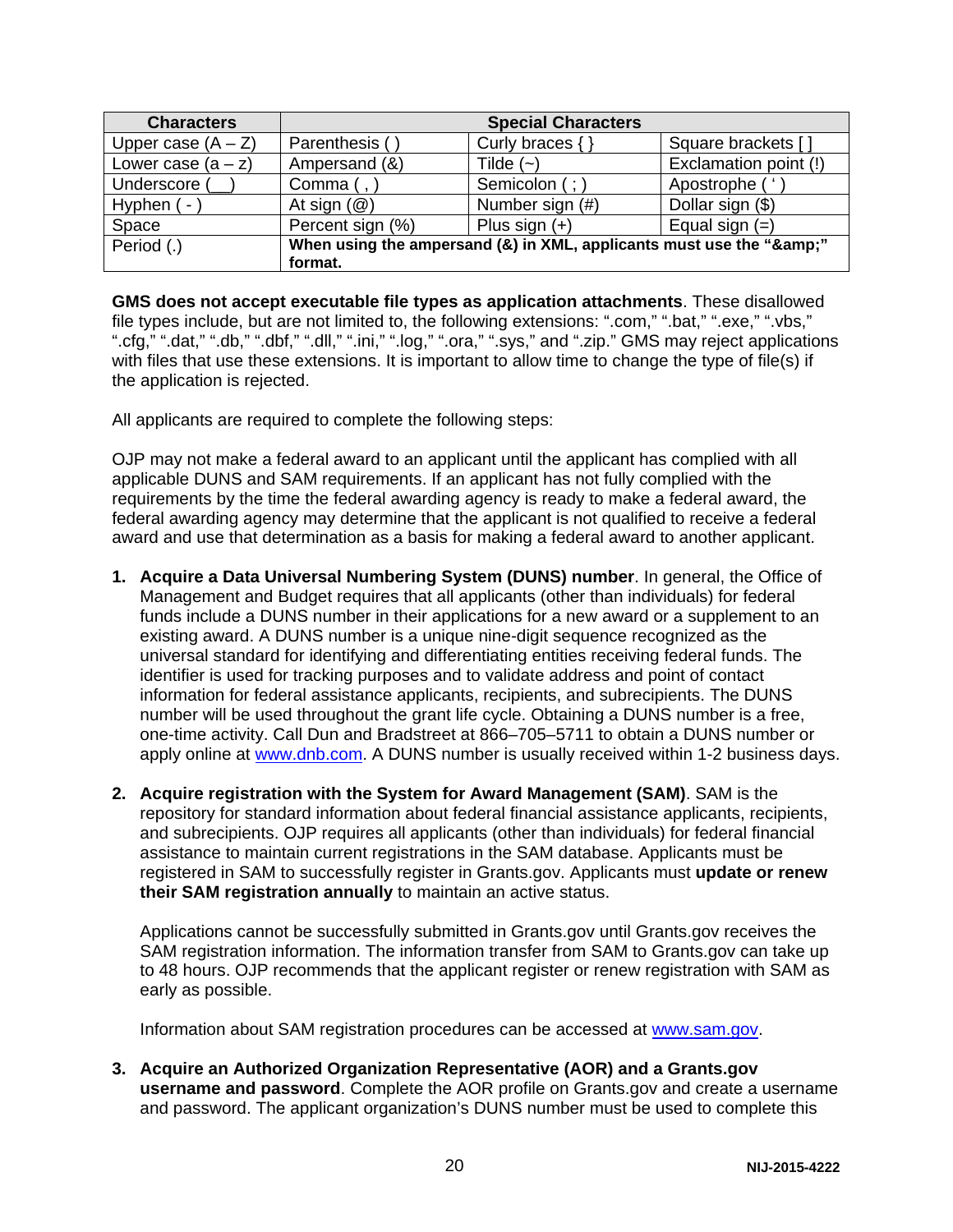step. For more information about the registration process, go to [http://www.grants.gov/web/grants/register.html.](http://www.grants.gov/web/grants/register.html)

- **4. Acquire confirmation for the AOR from the E-Business Point of Contact (E-Biz POC)**. The E-Biz POC at the applicant organization must log into Grants.gov to confirm the applicant organization's AOR. Note that an organization can have more than one AOR.
- **5. Search for the funding opportunity on Grants.gov**. Use the following identifying information when searching for the funding opportunity on Grants.gov. The Catalog of Federal Domestic Assistance number for this solicitation is 16.560, titled "National Institute of Justice Research, Evaluation, and Development Project Grants" and the funding opportunity number is NIJ-2015-4222.
- **6. Submit a valid application consistent with this solicitation by following the directions in Grants.gov**. Within 24–48 hours after submitting the electronic application, the applicant should receive two notifications from Grants.gov. The first will confirm the receipt of the application and the second will state whether the application has been successfully validated, or rejected due to errors, with an explanation. It is possible to first receive a message indicating that the application is received and then receive a rejection notice a few minutes or hours later. Submitting well ahead of the deadline provides time to correct the problem(s) that caused the rejection. **Important:** OJP urges applicants to submit applications **at least 72 hours prior** to the application due date to allow time to receive validation messages or rejection notifications from Grants.gov, and to correct in a timely fashion any problems that may have caused a rejection notification.

Click [here](http://www.grants.gov/web/grants/applicants/organization-registration.html) for further details on DUNS, SAM, and Grants.gov registration steps and timeframes.

### **Note: Duplicate Applications**

If an applicant submits multiple versions of the same application, NIJ will review only the most recent system-validated version submitted. See Note on File Names and File Types under [How](#page-18-0)  [To Apply.](#page-18-0)

#### **Experiencing Unforeseen Grants.gov Technical Issues**

Applicants that experience unforeseen Grants.gov technical issues beyond their control that prevent them from submitting their application by the deadline must contact the [Grants.gov](mailto:support@grants.gov)  [Customer Support Hotline](mailto:support@grants.gov) or the [SAM Help Desk](http://www.fsd.gov/) to report the technical issue and receive a tracking number. Then applicant must e-mail the NIJ contact identified in the Contact Information section on page 2 **within 24 hours after the application deadline** and request approval to submit their application. The e-mail must describe the technical difficulties, and include a timeline of the applicant's submission efforts, the complete grant application, the applicant's DUNS number, and any Grants.gov Help Desk or SAM tracking number(s). **Note: NIJ does not automatically approve requests***.* After the program office reviews the submission, and contacts the Grants.gov or SAM Help Desks to validate the reported technical issues, OJP will inform the applicant whether the request to submit a late application has been approved or denied. If OJP determines that the applicant failed to follow all required procedures, which resulted in an untimely application submission, OJP will deny the applicant's request to submit their application.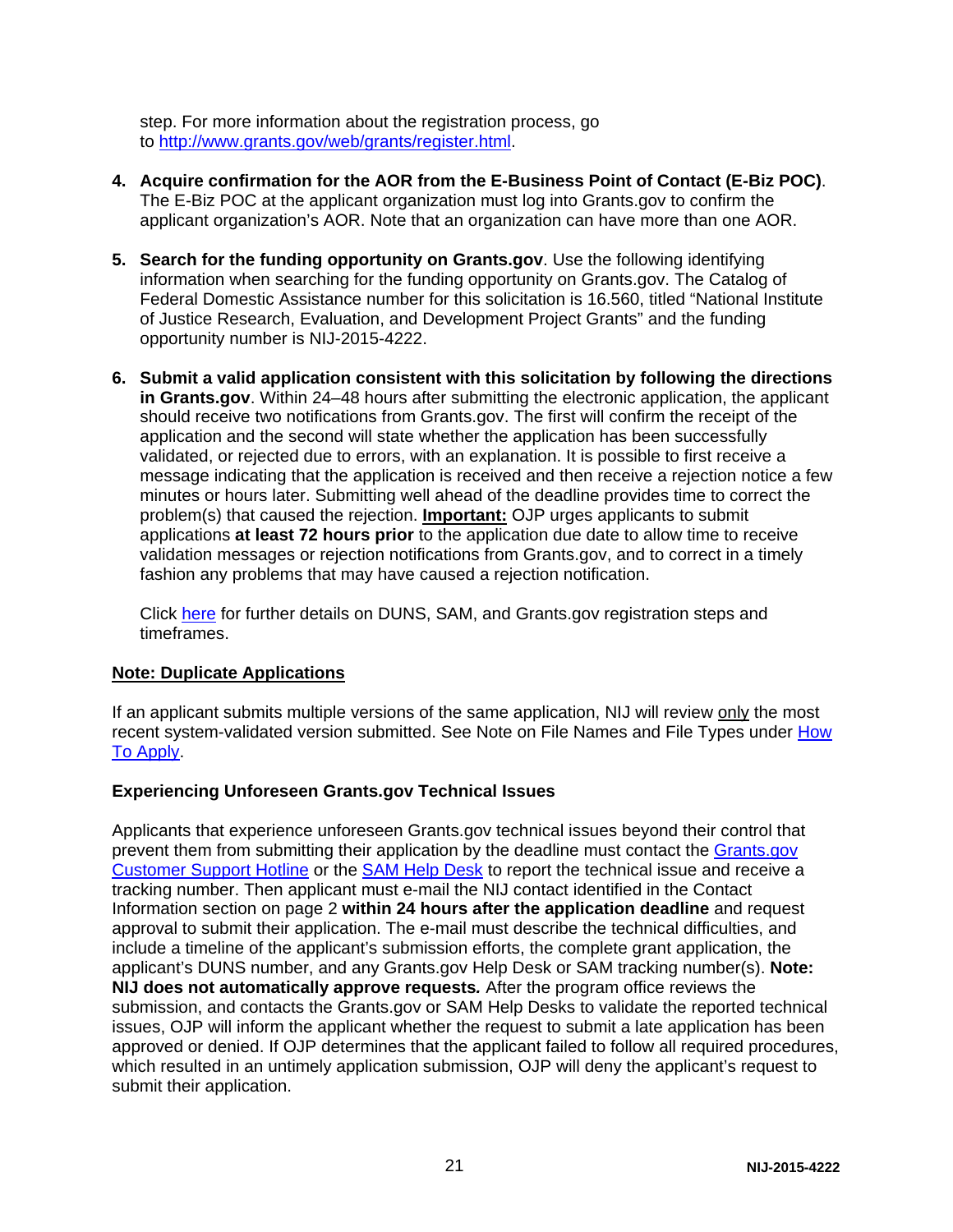The following conditions are generally insufficient to justify late submissions:

- Failure to register in SAM or Grants.gov in sufficient time.
- Failure to follow Grants.gov instructions on how to register and apply as posted on its website.
- Failure to follow each instruction in the OJP solicitation.
- Technical issues with the applicant's computer or information technology environment, including firewalls.

**Notifications regarding known technical problems with Grants.gov, if any, are posted at the top of the OJP funding Web page at [www.ojp.gov/funding/Explore/CurrentFundingOpportunities.htm.](http://ojp.gov/funding/Explore/CurrentFundingOpportunities.htm)**

## <span id="page-21-0"></span>**E. Application Review Information**

#### <span id="page-21-1"></span>**Selection Criteria**

Applications that meet basic minimum requirements will be evaluated by peer reviewers using the following review criteria.

**Statement of the Problem** (Understanding of the problem and its importance) – 10%

- 1. Demonstrated understanding of the problem.
- 2. Demonstrated awareness of the state of current research.

**Project Design and Implementation** (Quality and technical merit) – 50%

- 1. Soundness of methods and analytic and technical approach to addressing the stated aim(s) of the proposed project.
- 2. Feasibility of proposed project.
- 3. Awareness of potential pitfalls of proposed project design and feasibility of proposed actions to minimize and/or mitigate them.

#### **Potential Impact** – 20%

Potential for a significant scientific or technical advance(s) that will improve criminal/juvenile justice in the United States, such as—

- Potential for significantly improved understanding of the stated criminal/juvenile justice problem.
- Potential for innovative solution to address (all or a significant part of) the stated criminal/juvenile justice problem.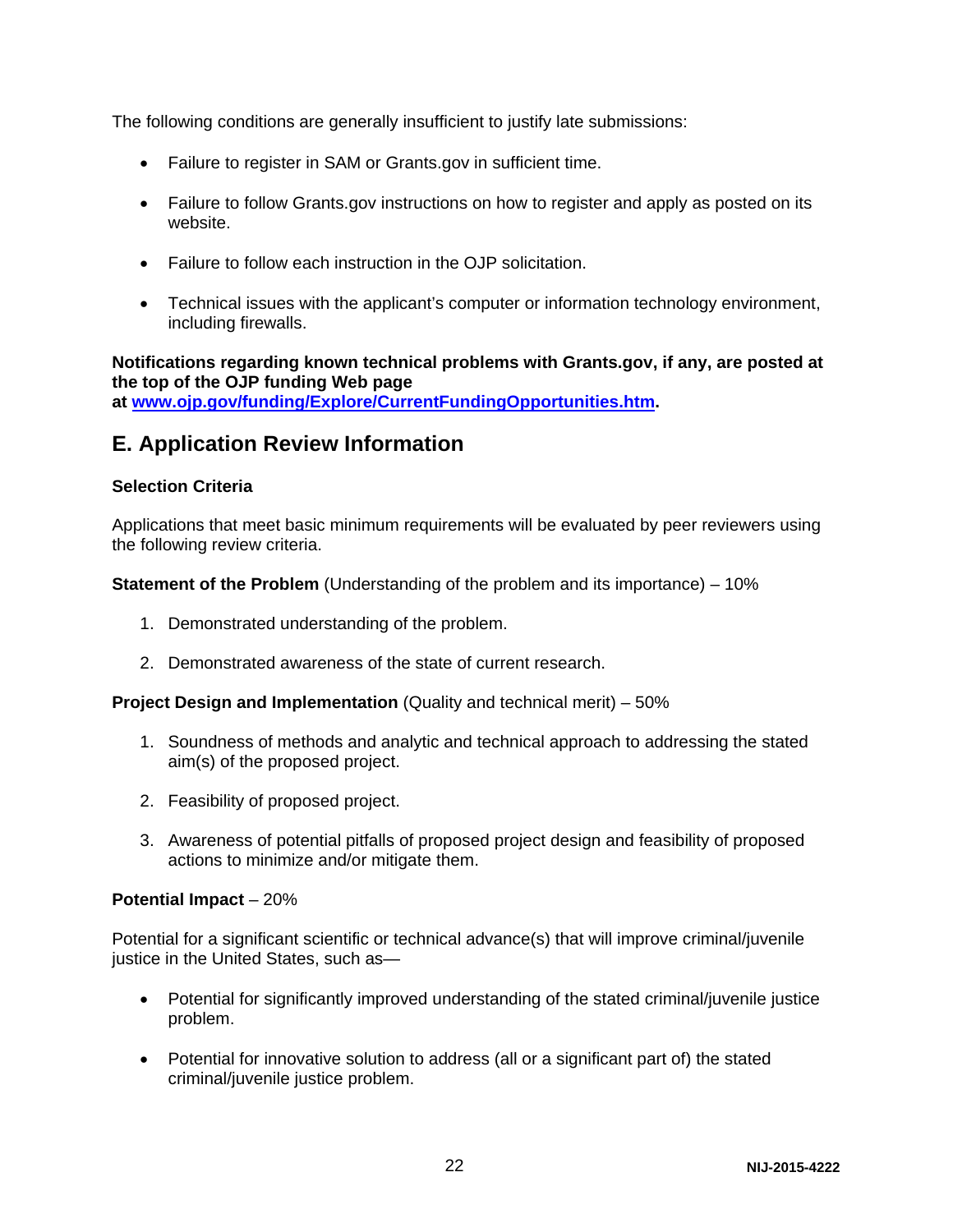**Capabilities/Competencies** (Capabilities, demonstrated productivity, and experience of the applicant organization and proposed project staff) – 20%

- 1. Qualifications and experience of proposed project staff (that is, the principal investigator, any and all co-principal investigators, and all other individuals (and organizations) identified in the application (regardless of "investigator" status) who will be significantly involved in substantive aspects of the proposal).
- 2. Demonstrated ability of the applicant organization to manage the effort.
- 3. Relationship between the capabilities/competencies of the proposed project staff (including the applicant organization) and the scope of the proposed project.

#### **Budget**

Peer reviewers will consider and may comment on the following additional items in the context of scientific and technical merit.

- 1. Total cost of the project relative to the perceived benefit (cost effectiveness).
- 2. Appropriateness of the budget relative to the level of effort.
- 3. Use of existing resources to conserve costs.
- 4. Proposed budget alignment with proposed project activities.

### **Plan for Dissemination to Broader Audiences (if applicable to the proposed project)**

Peer reviewers may comment – in the context of scientific and technical merit – on the proposed plan (if any) to produce or to make available to broader interested audiences, such as criminal/juvenile justice practitioners or policymakers, summary information from the planned scholarly products of the project.

#### <span id="page-22-0"></span>**Review Process**

OJP is committed to ensuring a fair and open process for awarding grants. NIJ reviews the application to make sure that the information presented is reasonable, understandable, measurable, and achievable, as well as consistent with the solicitation.

Peer reviewers will review the applications submitted under this solicitation that meet basic minimum requirements. For purposes of assessing whether applicants have met basic minimum requirements, OJP screens applications for compliance with specified program requirements to help determine which applications should proceed to further consideration for award. Although program requirements may vary, the following are common requirements applicable to all solicitations for funding under OJP grant programs: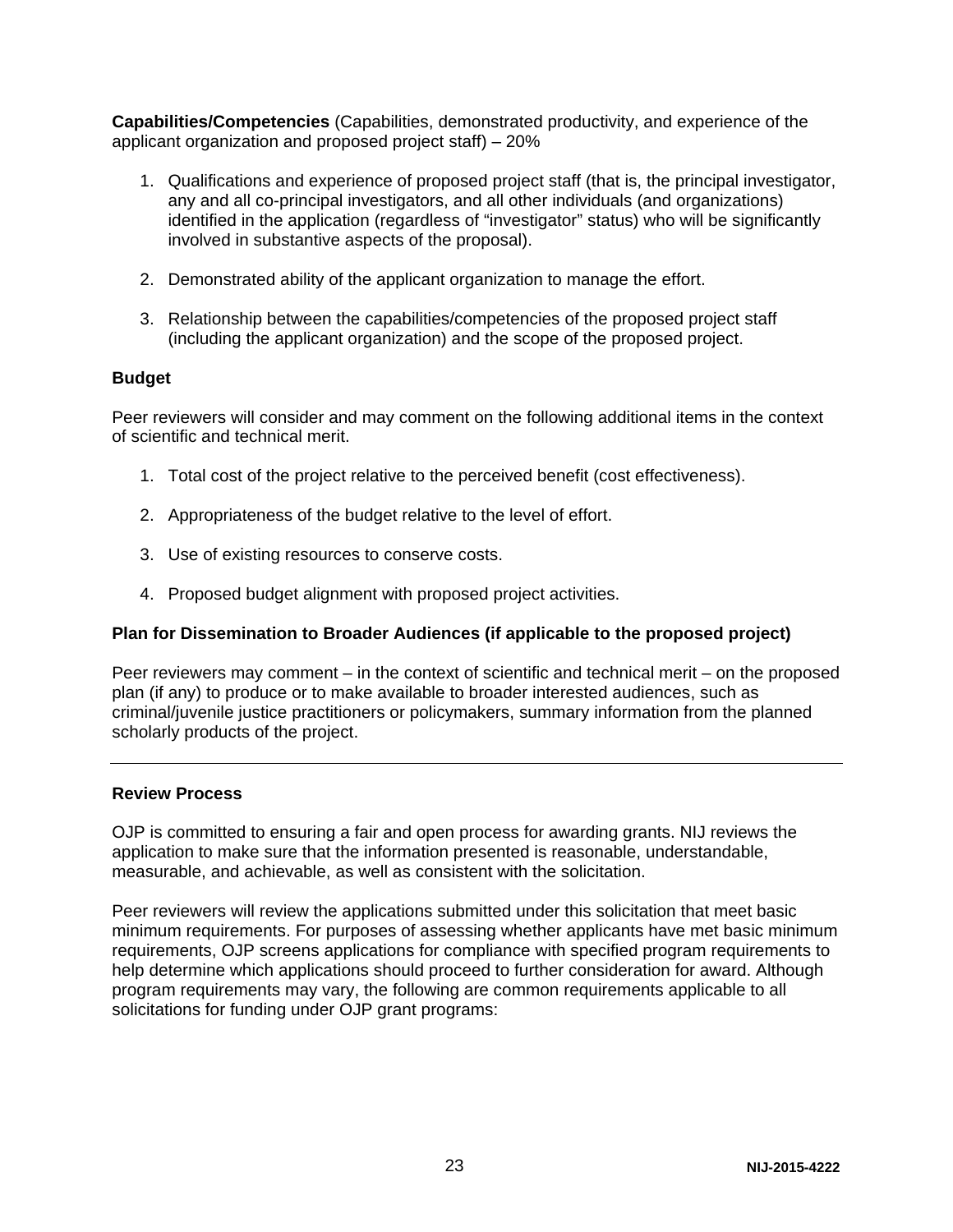- Applications must be submitted by an eligible type of applicant.
- Applications must request funding within programmatic funding constraints (if applicable).
- Applications must be responsive to the scope of the solicitation.
- Applications must include all items designated as "critical elements."
- Applicants will be checked against the General Services Administration's Excluded Parties List.

For a list of critical elements, see "What an Application Should Include" under [Section D.](#page-8-3)  [Application and Submission Information.](#page-8-3)

NIJ may use internal peer reviewers, external peer reviewers, or a combination, to assess applications meeting basic minimum requirements on technical merit using the solicitation's selection criteria. An external peer reviewer is an expert in the subject matter of a given solicitation who is not a current DOJ employee. An internal reviewer is a current DOJ employee who is well-versed or has expertise in the subject matter of this solicitation. A peer review panel will evaluate, score, and rate applications that meet basic minimum requirements.

OJP reviews applications for potential discretionary awards to evaluate the risks posed by applicants before they receive an award. This review may include but is not limited to the following:

- 1. Financial stability and fiscal integrity
- 2. Quality of management systems and ability to meet the management standards prescribed in the Financial Guide
- 3. History of performance
- 4. Reports and findings from audits
- 5. The applicant's ability to effectively implement statutory, regulatory, or other requirements imposed on non-Federal entities
- 6. Proposed costs to determine if the Budget Detail Worksheet and Budget Narrative accurately explain project costs, and whether those costs are reasonable, necessary, and allowable under applicable federal cost principles and agency regulations

All final award decisions will be made by the Director of the National Institute of Justice. Peer reviewers' ratings and any resulting recommendations are advisory only, although their views are considered carefully. In addition to peer review ratings, considerations for award recommendations and decisions may include, but are not limited to, planned scholarly products, proposed budgets, past performance (including scholarly products) under prior NIJ and OJP awards, research independence and integrity, strategic priorities, and available funding when making awards.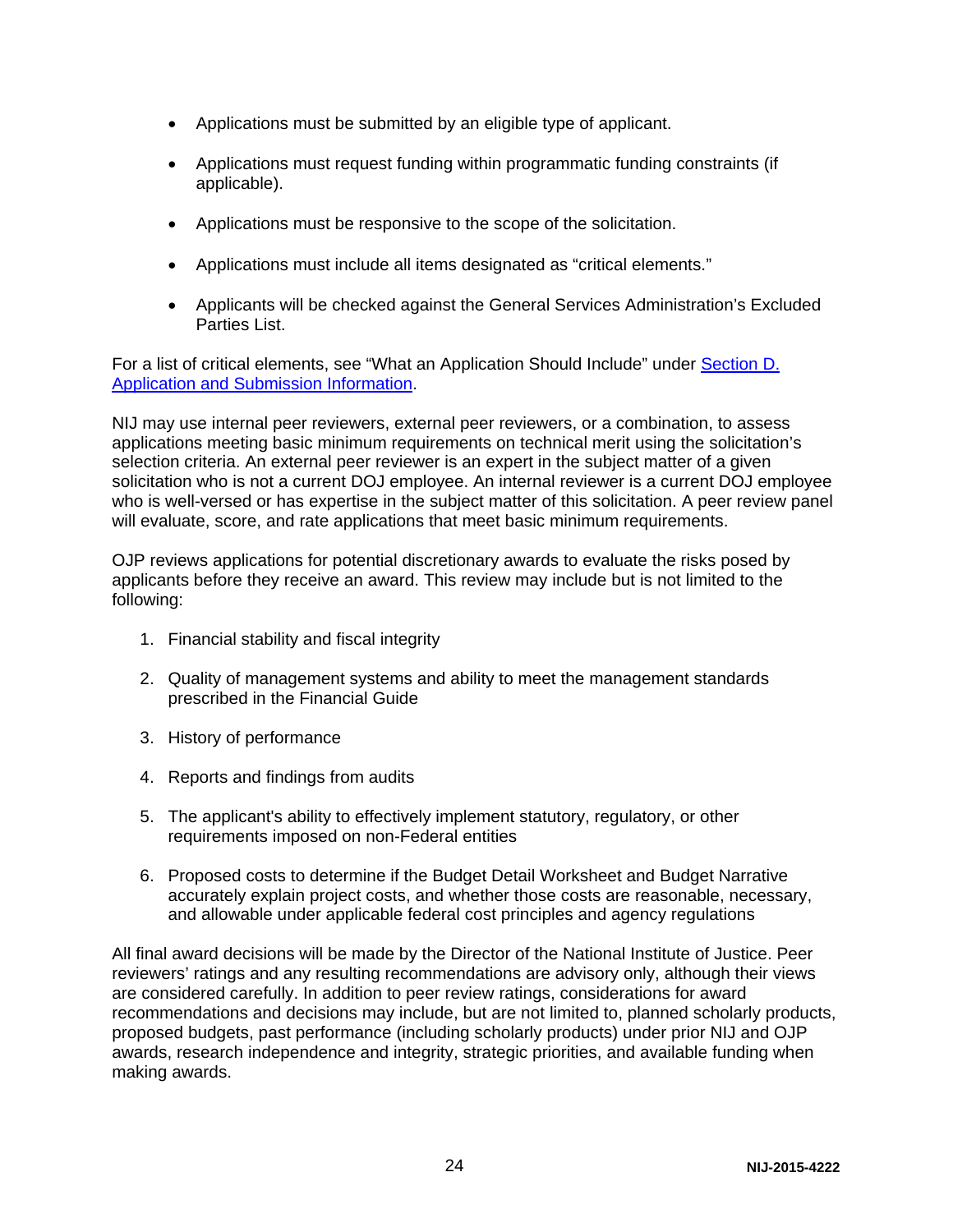## <span id="page-24-0"></span>**F. Federal Award Administration Information**

## <span id="page-24-1"></span>**Federal Award Notices**

OJP award notification will be sent from GMS. Recipients will be required to login; accept any outstanding assurances and certifications on the award; designate a financial point of contact; and review, sign, and accept the award. The award acceptance process involves physical signature of the award document by the authorized representative and the scanning of the fullyexecuted award document to OJP.

## <span id="page-24-2"></span>**Administrative, National Policy, and other Legal Requirements**

If selected for funding, in addition to implementing the funded project consistent with the agency-approved project proposal and budget, the recipient must comply with award terms and conditions, and other legal requirements, that are included in the award, incorporated into the award by reference, or are otherwise applicable to the award. OJP strongly encourages prospective applicants to review the information pertaining to these requirements **prior** to submitting an application. To assist applicants and recipients in accessing and reviewing this information, OJP has placed it on its [Solicitation Requirements](http://ojp.gov/funding/Explore/SolicitationRequirements/index.htm) page of the OJP Funding [Resource Center.](http://ojp.gov/funding/index.htm)

Please note in particular the following two forms, which applicants must submit in GMS prior to the receipt of any award funds, as each details legal requirements with which applicants must provide specific assurances and certifications of compliance. Applicants may view these forms in the [OJP Funding Resource Center](http://ojp.gov/funding/index.htm) and are strongly encouraged to review and consider them carefully prior to making an application for OJP grant funds.

- [Certifications Regarding Lobbying; Debarment, Suspension and Other Responsibility](http://ojp.gov/funding/Apply/Forms.htm)  [Matters; and Drug-Free Workplace Requirements](http://ojp.gov/funding/Apply/Forms.htm)
- **[Standard Assurances](http://ojp.gov/funding/Apply/Forms.htm)**

Upon grant approval, OJP electronically transmits (via GMS) the award document to the prospective award recipient. In addition to other award information, the award document contains award terms and conditions that specify national policy requirements<sup>[6](#page-24-3)</sup> with which recipients of federal funding must comply; uniform administrative requirements, cost principles, and audit requirements; and program-specific terms and conditions required based on applicable program (statutory) authority or requirements set forth in OJP solicitations and program announcements. For example, certain efforts may call for special requirements, terms, or conditions relating to intellectual property, data/information-sharing or -access, or information security; or audit requirements, expenditures and milestones, or publications and/or press releases.

OJP also may place additional terms and conditions on an award based on its risk assessment of the applicant, or for other reasons it determines necessary to fulfill the goals and objectives of the program.

<span id="page-24-3"></span><sup>6</sup> *See generally* 2 C.F.R. 200.300 (provides a general description of national policy requirements typically applicable to recipients of Federal awards, including the Federal Funding Accountability and Transparency Act of 2006 (FFATA)).  $\overline{a}$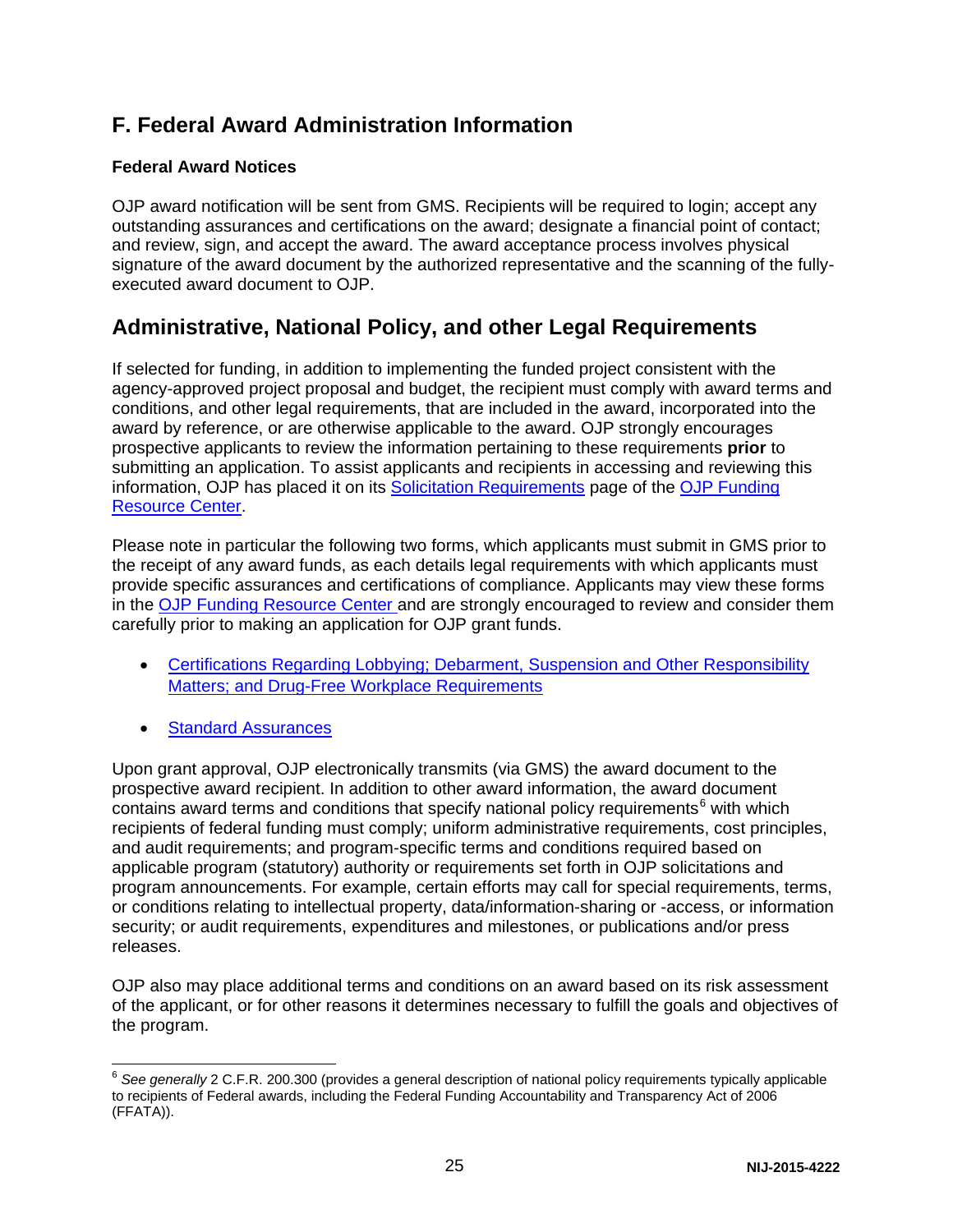Prospective applicants may access and review the text of mandatory conditions OJP includes in all OJP awards, as well as the text of certain other conditions, such as administrative conditions, via OJP's [Mandatory Award Terms and Conditions](http://ojp.gov/funding/Explore/SolicitationRequirements/MandatoryTermsConditions.htm) page of the [Funding Resource Center.](http://ojp.gov/funding/index.htm)

As stated above, NIJ expects that it will make any award from this solicitation in the form of a cooperative agreement. Cooperative agreement awards include standard "federal involvement" conditions that describe the general allocation of responsibility for execution of the funded program. Generally-stated, under cooperative agreement awards, responsibility for the day-today conduct of the funded project rests with the recipient in implementing the funded and approved proposal and budget, and the award terms and conditions. Responsibility for oversight and redirection of the project, if necessary, rests with NIJ.

In addition to any "federal involvement" condition(s), OJP cooperative agreement awards include a special condition specifying certain reporting requirements required in connection with conferences, meetings, retreats, seminars, symposium, training activities, or similar events funded under the award, consistent with OJP policy and guidance on "conference" approval, planning, and reporting.

#### <span id="page-25-0"></span>**General Information About Post-Federal Award Reporting Requirements**

Recipients must submit quarterly financial reports, semi-annual progress reports, final financial and progress reports, and, if applicable, an annual audit report in accordance with 2 CFR Part 200. Applicants should anticipate that progress reports will be required to follow the nonbudgetary components of the Research Performance Progress Report (RPPR) template/format. General information on RPPRs may be found at [www.nsf.gov/bfa/dias/policy/rppr/.](http://www.nsf.gov/bfa/dias/policy/rppr/) Future awards and fund drawdowns may be withheld if reports are delinquent.

Special Reporting requirements may be required by OJP depending on the statutory, legislative or administrative requirements of the recipient or the program.

As indicated earlier in this solicitation, NIJ expects scholarly products to result from any award under this solicitation. Please review the [Goals, Objectives, Deliverables, and Expected](#page-4-0)  [Scholarly Products](#page-4-0) segment of the "Program-Specific Information" section of this solicitation, as well as the "Performance Measures" section.

In addition to the expectation of scholarly products, successful applicants under this solicitation will be required to submit the following deliverables regarding the work funded by the NIJ award*.*

#### **Draft and Final Report of the Work Conducted under the Award**

The final report is expected to provide an overall summary of the work under, and results of, the project funded by NIJ under this solicitation. Among other things, the final report should address the purpose of the project, project subjects (if applicable), project design and methods, data analysis, project findings, and implications for criminal justice policy and practice in the United States.

A draft final report is to be submitted 90 days prior to the end of the project period for NIJ review and comment.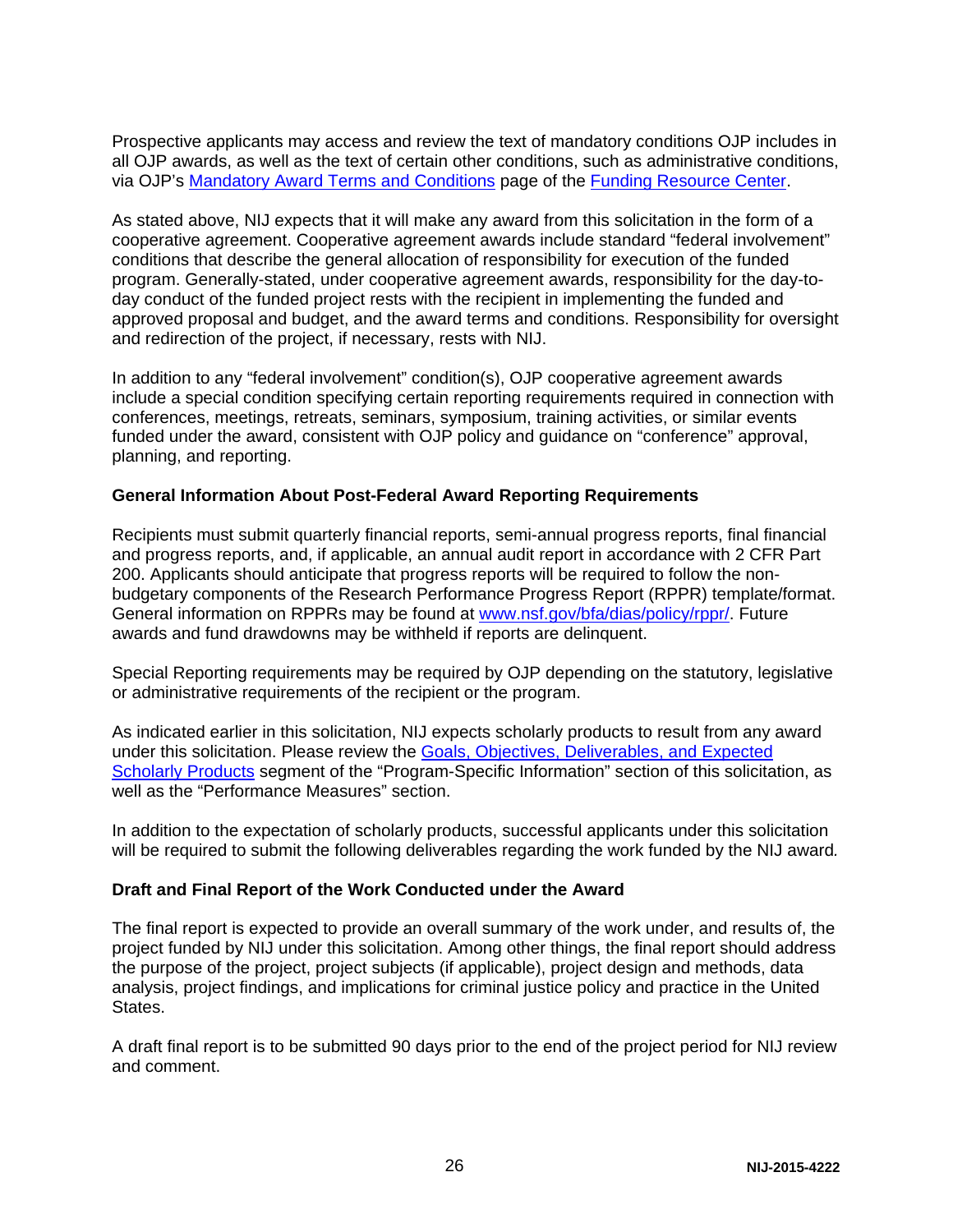### **Required Data Sets and Associated Files and Documentation**

As discussed earlier, NIJ requires recipients of an award under this solicitation to submit to NACJD all data sets that result in whole or in part from the work funded by NIJ, along with associated files and any documentation necessary to allow for future efforts by others to reproduce the project's findings and/or to extend the scientific value of the data set through secondary analysis. All data sets and necessary documentation are to be submitted 90 days prior to the end of the project period. For more information, see the "Program Narrative" section of [What an Application Should Include.](#page-8-4)

#### **Performance Measures**

To assist the Department with fulfilling its responsibilities under the Government Performance and Results Act of 1993 (GPRA), Public Law 103-62, and the GPRA Modernization Act of 2010, Public Law 111–352, applicants that receive funding under this solicitation must provide data that measure the results of their work done under this solicitation. OJP will require any award recipient, post award, to provide the data requested in the "Data Grantee Provides" column so that OJP can calculate values for the "Performance Measures" column. (Submission of performance measures data is not required for the application.) Performance measures for this solicitation are as follows:

| <b>Objective</b>                                                                                                                                              | <b>Performance Measure(s)</b>                                                                                                                                                                                                                                                                                                                                                                                                                                                                                                                                                                                                                                                                                                                                                                                                                                               | <b>Data Grantee Provides</b>                                                                                                                                                                                                                                                                                                                                                                                                     |
|---------------------------------------------------------------------------------------------------------------------------------------------------------------|-----------------------------------------------------------------------------------------------------------------------------------------------------------------------------------------------------------------------------------------------------------------------------------------------------------------------------------------------------------------------------------------------------------------------------------------------------------------------------------------------------------------------------------------------------------------------------------------------------------------------------------------------------------------------------------------------------------------------------------------------------------------------------------------------------------------------------------------------------------------------------|----------------------------------------------------------------------------------------------------------------------------------------------------------------------------------------------------------------------------------------------------------------------------------------------------------------------------------------------------------------------------------------------------------------------------------|
| Conduct research in<br>social and behavioral<br>sciences having clear<br>implications for criminal<br>justice policy and<br>practice in the United<br>States. | 1. Relevance to the needs of the field as<br>measured by whether the project's substantive<br>scope did not deviate from the funded proposal<br>or any subsequent agency-approved<br>modifications to the scope.<br>2. Quality of the research as demonstrated by the<br>scholarly products that result in whole or in part<br>from work funded under the NIJ award<br>(published, peer-reviewed, scientific journal<br>articles, and/or (as appropriate for the funded<br>project) law review journal articles, book<br>chapter(s) or book(s) in the academic press,<br>technological prototypes, patented inventions,<br>or similar scientific products).<br>3. Quality of management as measured by such<br>factors as whether significant project<br>milestones were achieved, reporting and other<br>deadlines were met, and costs remained within<br>approved limits. | 1. Quarterly financial<br>reports, semi-annual<br>and final progress<br>reports, and a draft<br>and final report of the<br>work performed under<br>the NIJ award.<br>2. List of citation(s) to all<br>scholarly products that<br>resulted in whole or in<br>part from work funded<br>under the NIJ award.<br>3. If applicable, each<br>data set that resulted<br>in whole or in part from<br>work funded under the<br>NIJ award. |

## <span id="page-26-0"></span>**G. Federal Awarding Agency Contact(s)**

For additional Federal Awarding Agency Contact(s), see the Title page.

For additional contact information for Grants.gov, see the Title page.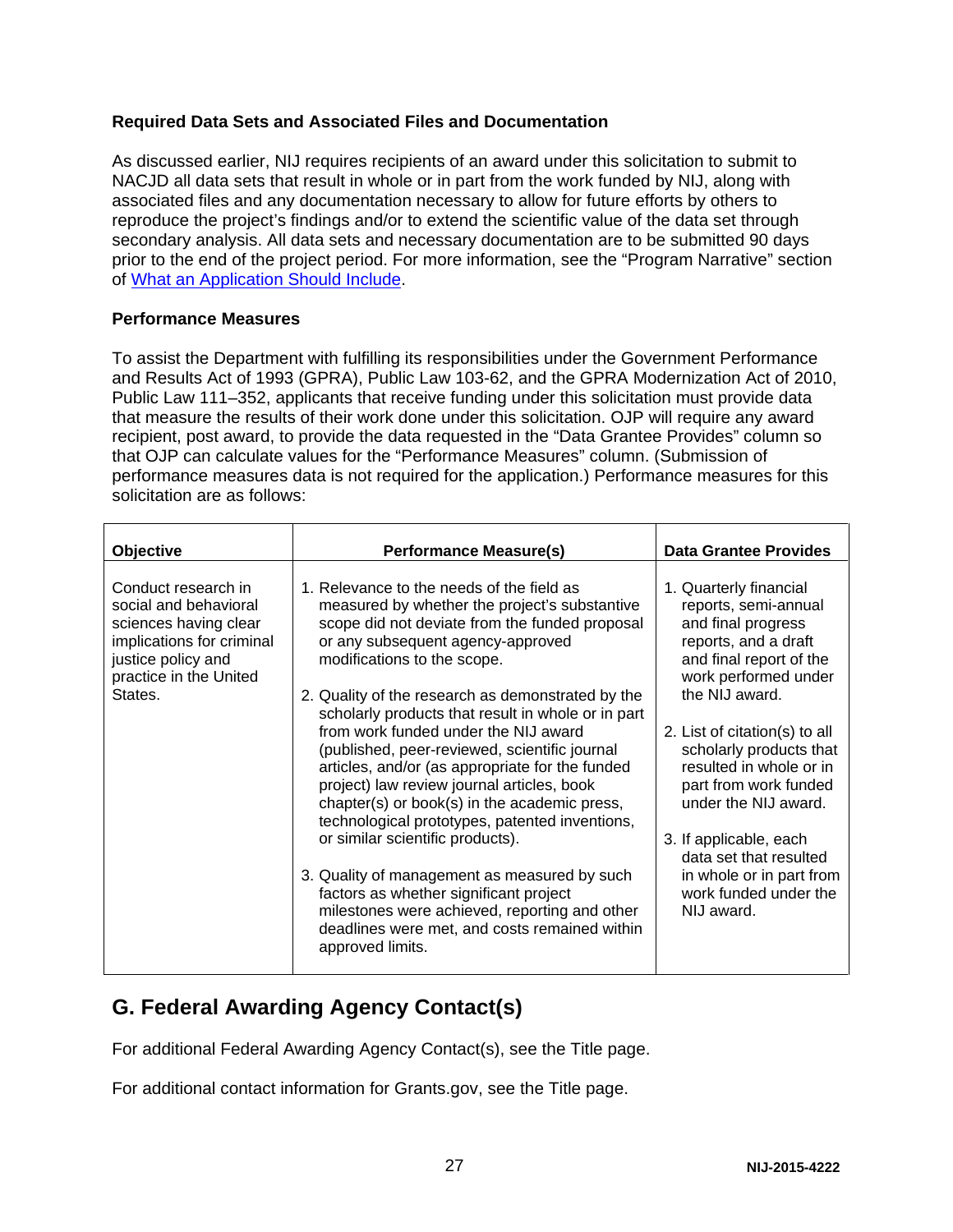## <span id="page-27-0"></span>**H. Other Information**

## <span id="page-27-1"></span>**Provide Feedback to OJP**

To assist OJP in improving its application and award processes, we encourage applicants to provide feedback on this solicitation, the application submission process, and/or the application review/peer review process. Provide feedback to [OJPSolicitationFeedback@usdoj.gov.](mailto:OJPSolicitationFeedback@usdoj.gov)

IMPORTANT: This e-mail is for feedback and suggestions only. Replies are not sent from this mailbox. If you have specific questions on any program or technical aspect of the solicitation, you must directly contact the appropriate number or e-mail listed on the front of this solicitation document. These contacts are provided to help ensure that you can directly reach an individual who can address your specific questions in a timely manner.

If you are interested in being a reviewer for other OJP grant applications, please e-mail your resume to [ojppeerreview@lmbps.com.](mailto:ojppeerreview@lmbps.com) The OJP Solicitation Feedback email account will not forward your resume. Note: Neither you nor anyone else from your organization can be a peer reviewer in a competition in which you or your organization have submitted an application.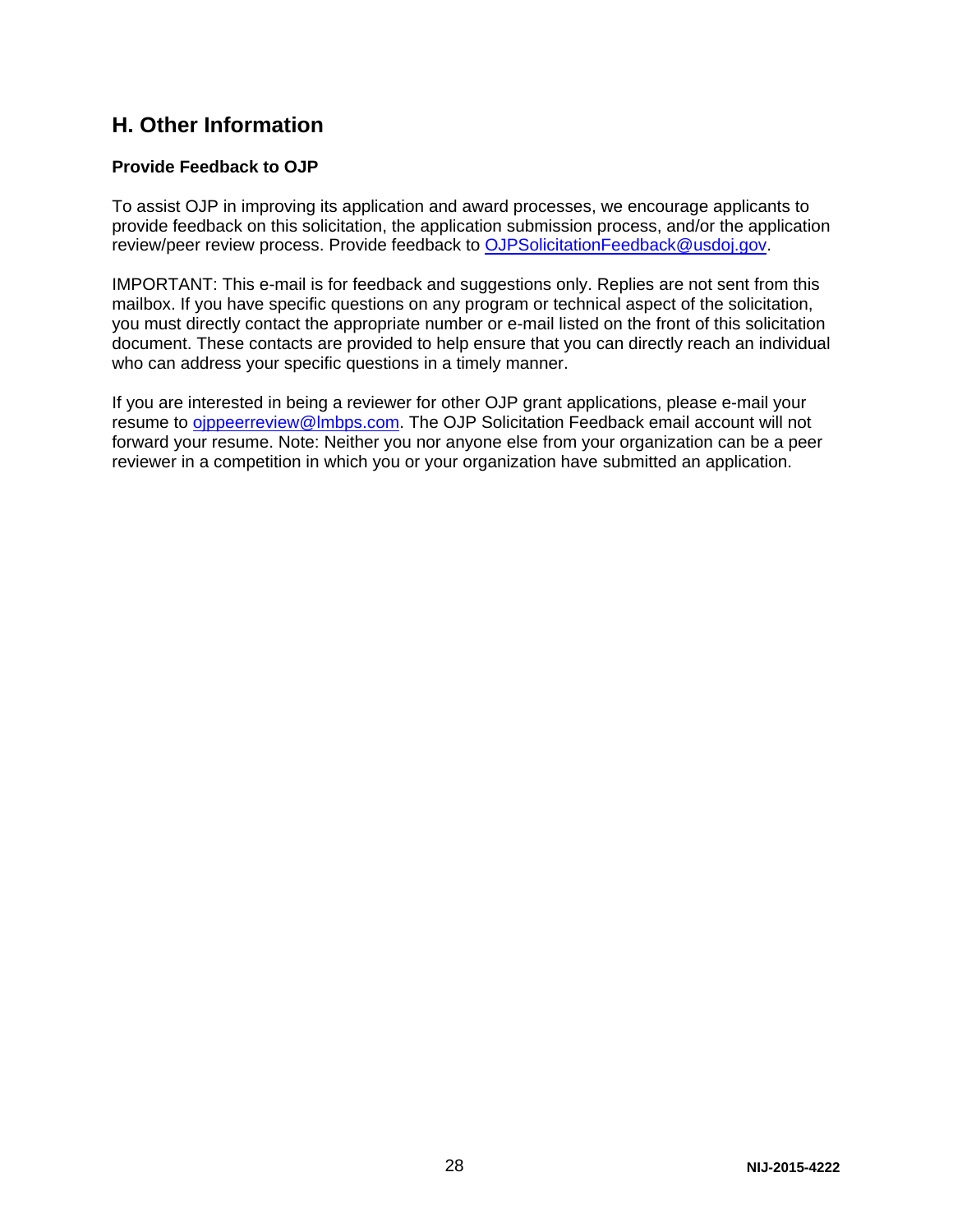## **Application Checklist**

## **NIJ FY15 Process Evaluation of the Firearm Locks Distribution and Safe Storage Program**

<span id="page-28-0"></span>This application checklist has been created to assist in developing an application.

#### **What an Applicant Should Do:**

| Prior to Registering in Grants.gov.                                            |               |
|--------------------------------------------------------------------------------|---------------|
| Acquire a DUNS Number                                                          | (see page 20) |
| Acquire or renew registration with SAM                                         | (see page 20) |
| To Register with Grants.gov.                                                   |               |
| Acquire AOR and Grants.gov username/password                                   | (see page 20) |
| Acquire AOR confirmation from the E-Biz POC                                    | (see page 21) |
| To Find Funding Opportunity:                                                   |               |
| Search for the funding opportunity on Grants.gov                               | (see page 21) |
| Download Funding Opportunity and Application Package                           | (see page 21) |
| Sign up for Grants.gov email notifications (optional)                          | (see page 19) |
| Read <b>Important Notice: Applying for Grants in Grants.gov</b>                |               |
| After application submission, receive Grants.gov email notifications that:     |               |
| (1) Application has been received                                              |               |
| (2) Application has either been successfully validated or rejected with errors |               |
| (see page 21)                                                                  |               |
| If no Grants gov receipt, and validation or error notifications are received:  |               |

\_\_\_\_\_ Contact NIJ regarding experiencing technical difficulties (see page 21)

#### **General Requirements**:

**EXECT** Review the **Solicitation Requirements** in the OJP Funding Resource Center.

## **What an Application Should Include:**

| Application for Federal Assistance (SF-424)                                                                                                                                                                                                                                    | (see page 9)  |  |
|--------------------------------------------------------------------------------------------------------------------------------------------------------------------------------------------------------------------------------------------------------------------------------|---------------|--|
| <b>Project Abstract</b>                                                                                                                                                                                                                                                        | (see page 10) |  |
| <b>Program Narrative</b>                                                                                                                                                                                                                                                       | (see page 10) |  |
| Appendices                                                                                                                                                                                                                                                                     | (see page 12) |  |
| <b>Budget Detail Worksheet</b>                                                                                                                                                                                                                                                 | (see page 14) |  |
| <b>Budget Narrative</b>                                                                                                                                                                                                                                                        | (see page 14) |  |
| Employee Compensation Waiver request and justification (if applicable)<br>(see page 8)<br>Read OJP policy and guidance on "conference" approval, planning, and reporting<br>available<br>at www.ojp.gov/financialguide/PostawardRequirements/chapter15page1.htm<br>see page 8) |               |  |
| Disclosure of Lobbying Activities (SF-LLL)                                                                                                                                                                                                                                     | (see page 19) |  |
| Indirect Cost Rate Agreement (if applicable)                                                                                                                                                                                                                                   | (see page 15) |  |
| Tribal Authorizing Resolution (if applicable)                                                                                                                                                                                                                                  | (see page 15) |  |
| Applicant Disclosure of High Risk Status<br><b>Additional Attachments</b>                                                                                                                                                                                                      | (see page 15) |  |